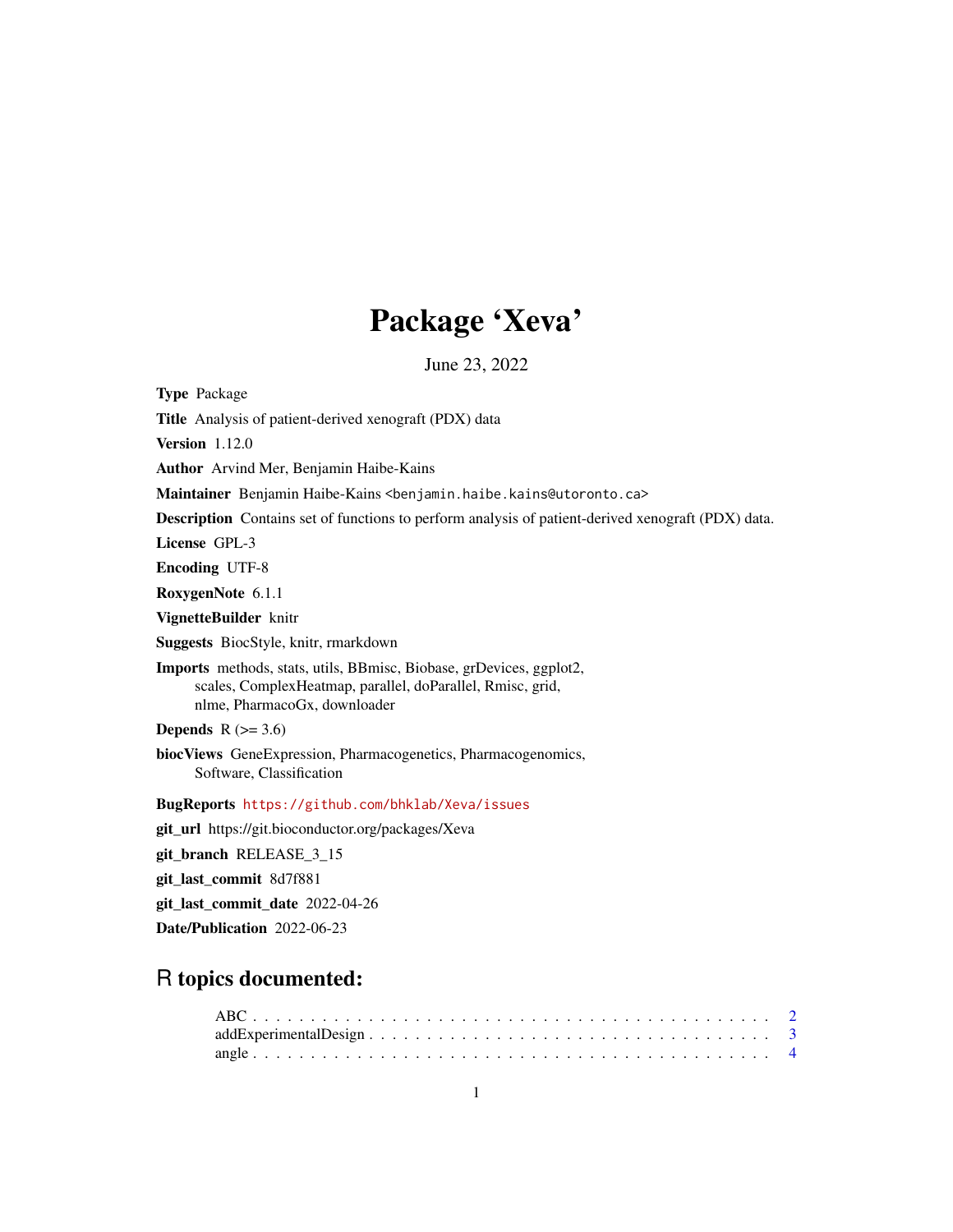<span id="page-1-0"></span>

| 29                                                                                                                                                                                                                                                                                                                                                                                                                    |
|-----------------------------------------------------------------------------------------------------------------------------------------------------------------------------------------------------------------------------------------------------------------------------------------------------------------------------------------------------------------------------------------------------------------------|
|                                                                                                                                                                                                                                                                                                                                                                                                                       |
| 28                                                                                                                                                                                                                                                                                                                                                                                                                    |
| 27                                                                                                                                                                                                                                                                                                                                                                                                                    |
| 26                                                                                                                                                                                                                                                                                                                                                                                                                    |
| 26                                                                                                                                                                                                                                                                                                                                                                                                                    |
| 25                                                                                                                                                                                                                                                                                                                                                                                                                    |
| 24                                                                                                                                                                                                                                                                                                                                                                                                                    |
| 23                                                                                                                                                                                                                                                                                                                                                                                                                    |
| 22                                                                                                                                                                                                                                                                                                                                                                                                                    |
| 21                                                                                                                                                                                                                                                                                                                                                                                                                    |
| 20                                                                                                                                                                                                                                                                                                                                                                                                                    |
| 20                                                                                                                                                                                                                                                                                                                                                                                                                    |
| 19                                                                                                                                                                                                                                                                                                                                                                                                                    |
| 19                                                                                                                                                                                                                                                                                                                                                                                                                    |
| 17                                                                                                                                                                                                                                                                                                                                                                                                                    |
| 16                                                                                                                                                                                                                                                                                                                                                                                                                    |
| 16                                                                                                                                                                                                                                                                                                                                                                                                                    |
| 15                                                                                                                                                                                                                                                                                                                                                                                                                    |
| 14                                                                                                                                                                                                                                                                                                                                                                                                                    |
| 14                                                                                                                                                                                                                                                                                                                                                                                                                    |
| 13                                                                                                                                                                                                                                                                                                                                                                                                                    |
| 12                                                                                                                                                                                                                                                                                                                                                                                                                    |
| 10                                                                                                                                                                                                                                                                                                                                                                                                                    |
| 10                                                                                                                                                                                                                                                                                                                                                                                                                    |
| 9                                                                                                                                                                                                                                                                                                                                                                                                                     |
| 8                                                                                                                                                                                                                                                                                                                                                                                                                     |
| 6<br>7                                                                                                                                                                                                                                                                                                                                                                                                                |
| 5                                                                                                                                                                                                                                                                                                                                                                                                                     |
| 5                                                                                                                                                                                                                                                                                                                                                                                                                     |
| hrca<br>$dosePlot \dots \dots$<br>drugSensitivitySig<br>$\text{Imm}$<br><b>PDXMI</b><br>$print.modelResponse \dots \dots \dots \dots \dots \dots \dots \dots \dots \dots \dots \dots \dots \dots \dots$<br>$print.pdf$ $pdr$ $Ratch$ $\ldots$ $\ldots$ $\ldots$ $\ldots$ $\ldots$ $\ldots$ $\ldots$ $\ldots$ $\ldots$ $\ldots$ $\ldots$ $\ldots$ $\ldots$ $\ldots$ $\ldots$<br>subsetXeva<br>summarizeResponse<br>TGI |

ABC *area between curves Computes the area between two time-volume curves.*

# Description

area between curves Computes the area between two time-volume curves.

```
ABC(contr.time = NULL, contr.volume = NULL, treat.time = NULL,
  treat.volume = NULL)
```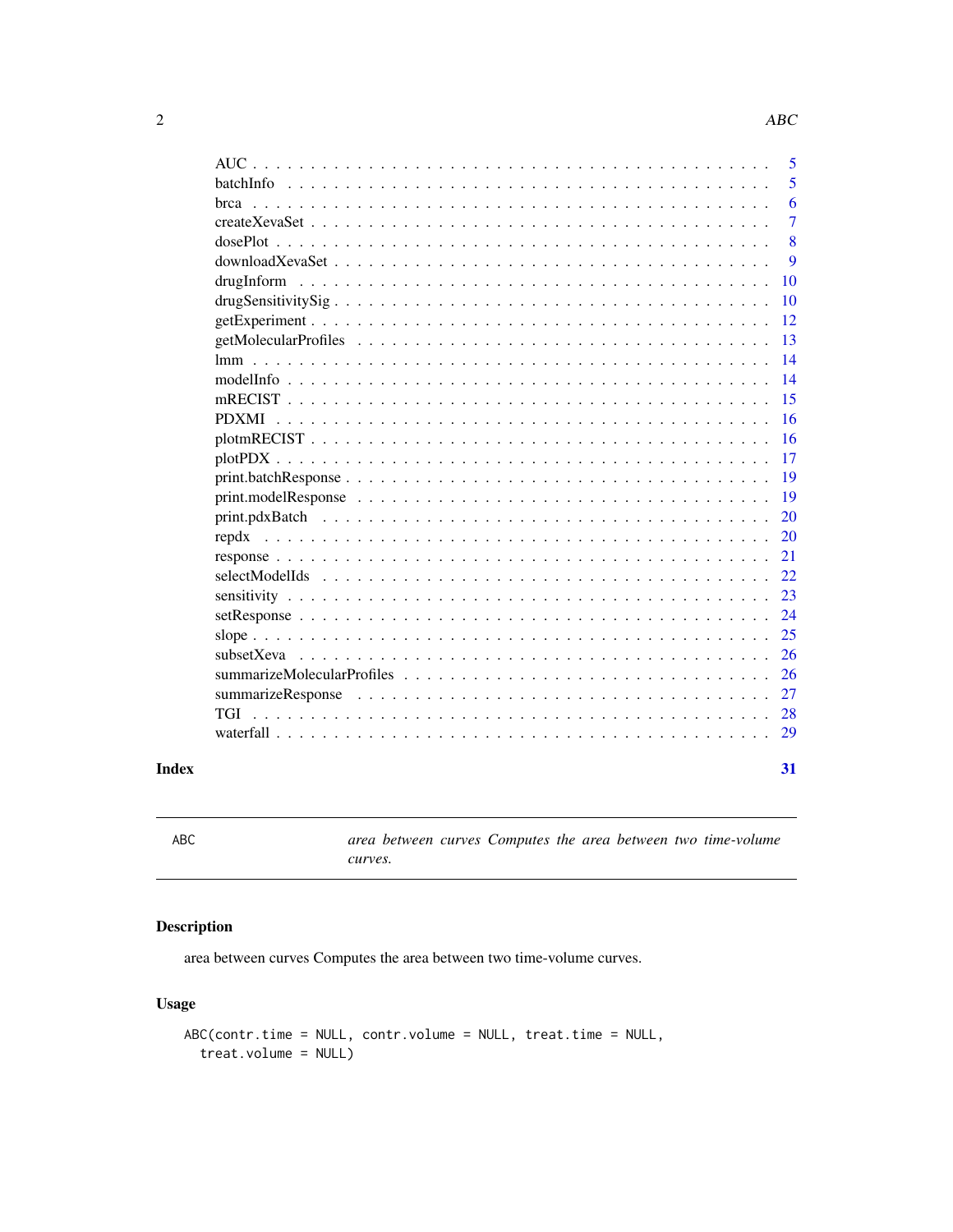# <span id="page-2-0"></span>Arguments

| contr.time   | Time vector for control.     |
|--------------|------------------------------|
| contr.volume | Volume vector for control.   |
| treat.time   | Time vector for treatment.   |
| treat.volume | Volume vector for treatment. |

#### Value

Returns batch response object.

#### Examples

```
contr.time <- treat.time <- c(0, 3, 7, 11, 18, 22, 26, 30, 32, 35)
contr.volume<- contr.time * tan(60*pi/180)
treat.volume<- treat.time * tan(15*pi/180)
abc <- ABC(contr.time, contr.volume, treat.time, treat.volume)
par(pty="s")
xylimit <- range(c(contr.time, contr.volume, treat.time, treat.volume))
plot(contr.time, contr.volume, type = "b", xlim = xylimit, ylim = xylimit)
lines(treat.time, treat.volume, type = "b")
polygon(c(treat.time, rev(treat.time)), c(contr.volume, rev(treat.volume)),
       col = "#fa9fb5", border = NA)
```
addExperimentalDesign *Add a new experimental design*

#### Description

Add a new experimental design in the expDesign slot.

#### Usage

```
addExperimentalDesign(object, treatment = NULL, control = NULL,
 batch.id = NULL, replace = FALSE)
```

```
## S4 method for signature 'XevaSet'
addExperimentalDesign(object, treatment = NULL,
 control = NULL, batch.id = NULL, replace = FALSE)
```
### Arguments

| object    | The Xeva dataset.                              |
|-----------|------------------------------------------------|
| treatment | The model . id of treatment.                   |
| control   | The model id of control.                       |
| batch.id  | The batch, id for a new batch.                 |
| replace   | If TRUE, replace an old batch with new values. |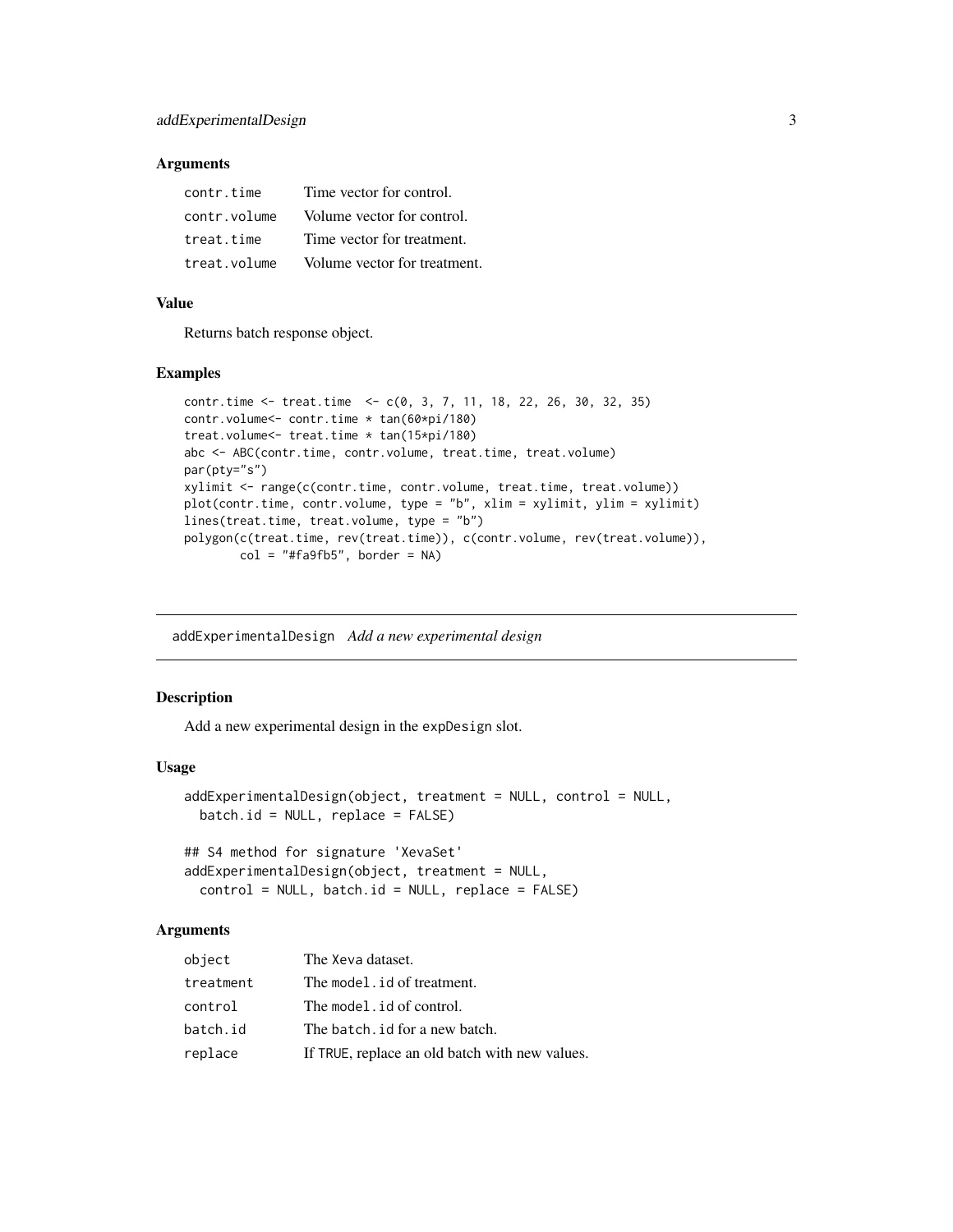# Value

Returns Xeva dataset with new experimental design added.

#### Examples

```
data(brca)
brca <- addExperimentalDesign(object=brca, treatment=c("X.6047.LL71"),
       control=c("X.6047.uned"), batch.id="new.batch", replace=FALSE)
```
angle *compute angle Computes the angle between two time-volume curves.*

# Description

compute angle Computes the angle between two time-volume curves.

#### Usage

```
angle(contr.time = NULL, contr.volume = NULL, treat.time = NULL,
  treat.volume = NULL, degree = TRUE)
```
#### Arguments

|              | contr.time Time vector for control.                                       |
|--------------|---------------------------------------------------------------------------|
| contr.volume | Volume vector for control.                                                |
| treat.time   | Time vector for treatment.                                                |
| treat.volume | Volume vector for treatment.                                              |
| degree       | Default TRUE will give angle in degrees and FALSE will return in radians. |

# Value

Returns batch response object.

# Examples

```
contr.time <- treat.time <- c(0, 3, 7, 11, 18, 22, 26, 30, 32, 35)
contr.volume<- contr.time * tan(60*pi/180)
treat.volume<- treat.time * tan(15*pi/180)
ang <- angle(contr.time, contr.volume, treat.time, treat.volume)
print(ang)
par(pty="s")
xylimit <- range(c(contr.time, contr.volume, treat.time, treat.volume))
plot(contr.time, contr.volume, type = "b", xlim = xylimit, ylim = xylimit)
lines(treat.time, treat.volume, type = "b")
abline(lm(contr.volume~contr.time))
abline(lm(treat.volume~treat.time))
```
<span id="page-3-0"></span>4 angle 20 angle 20 angle 20 angle 20 angle 20 angle 20 angle 20 angle 20 angle 20 angle 20 angle 20 angle 20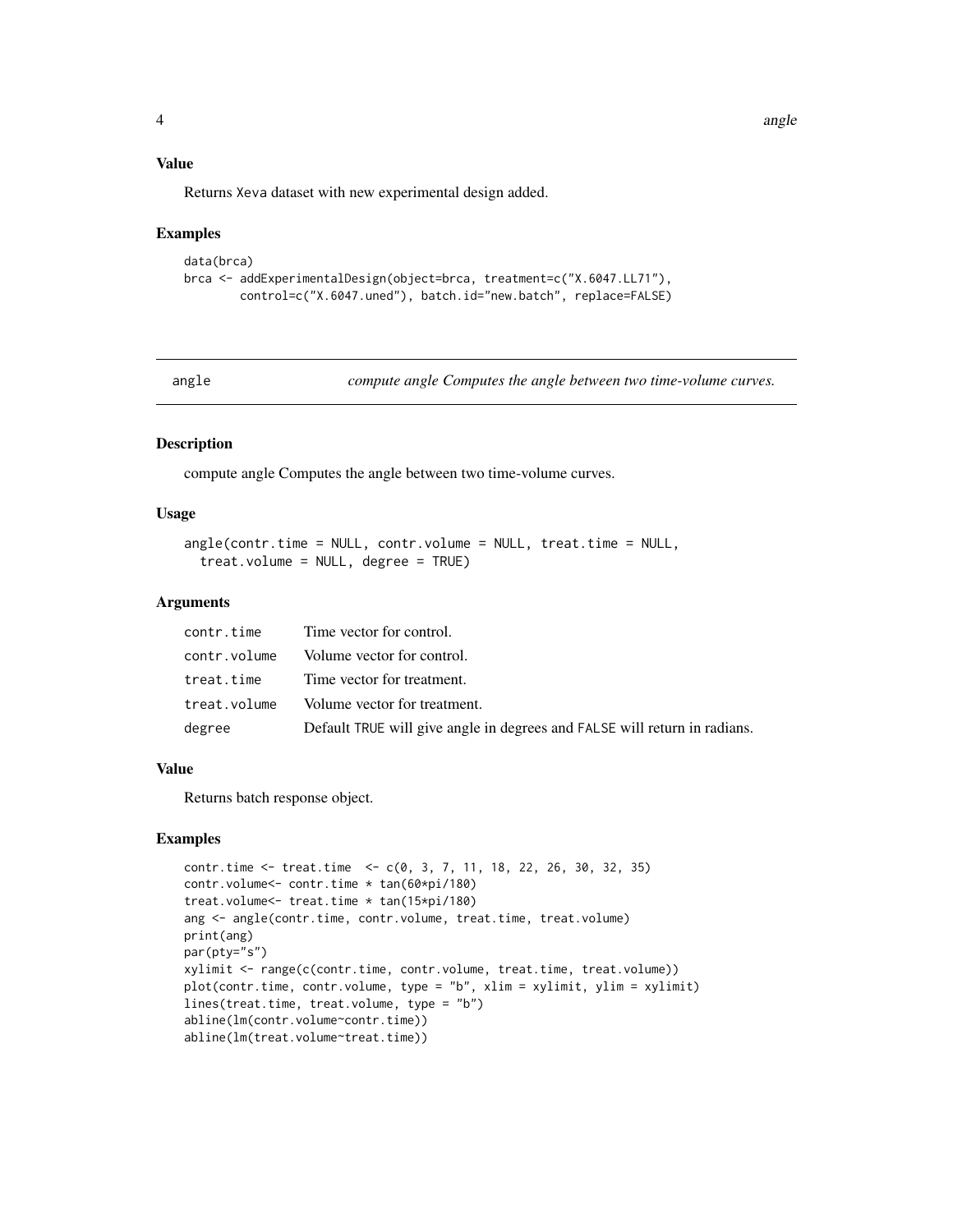<span id="page-4-0"></span>

#### Description

area under the curve AUC Returns area under the curve

#### Usage

AUC(time, volume)

#### Arguments

| time   | A vector of time points recorded for the experiment. |
|--------|------------------------------------------------------|
| volume | First vector of volume.                              |

# Value

Returns angle and slope object.

#### Examples

```
time <- c(0, 3, 7, 11, 18, 22, 26, 30, 32, 35)
volume1<- time * tan(30*pi/180)
volume2<- time * tan(45*pi/180)
auc1 <- AUC(time, volume1)
auc2 <- AUC(time, volume2)
par(pty="s")
xylimit <- range(c(time, volume1, volume2))
plot(time, volume1, type = "b", xlim = xylimit, ylim = xylimit)
lines(time, volume2, type = "b")
abline(lm(volume1~time))
abline(lm(volume2~time))
```
batchInfo *Get batch information*

#### Description

Get batch information from a Xeva dataset.

```
batchInfo(object, batch = NULL, model.id = NULL,model.id.type = c("any", "control", "treatment"))
## S4 method for signature 'XevaSet'
batchInfo(object, batch = NULL, model.id = NULL,
 model.id.type = c("any", "control", "treatment"))
```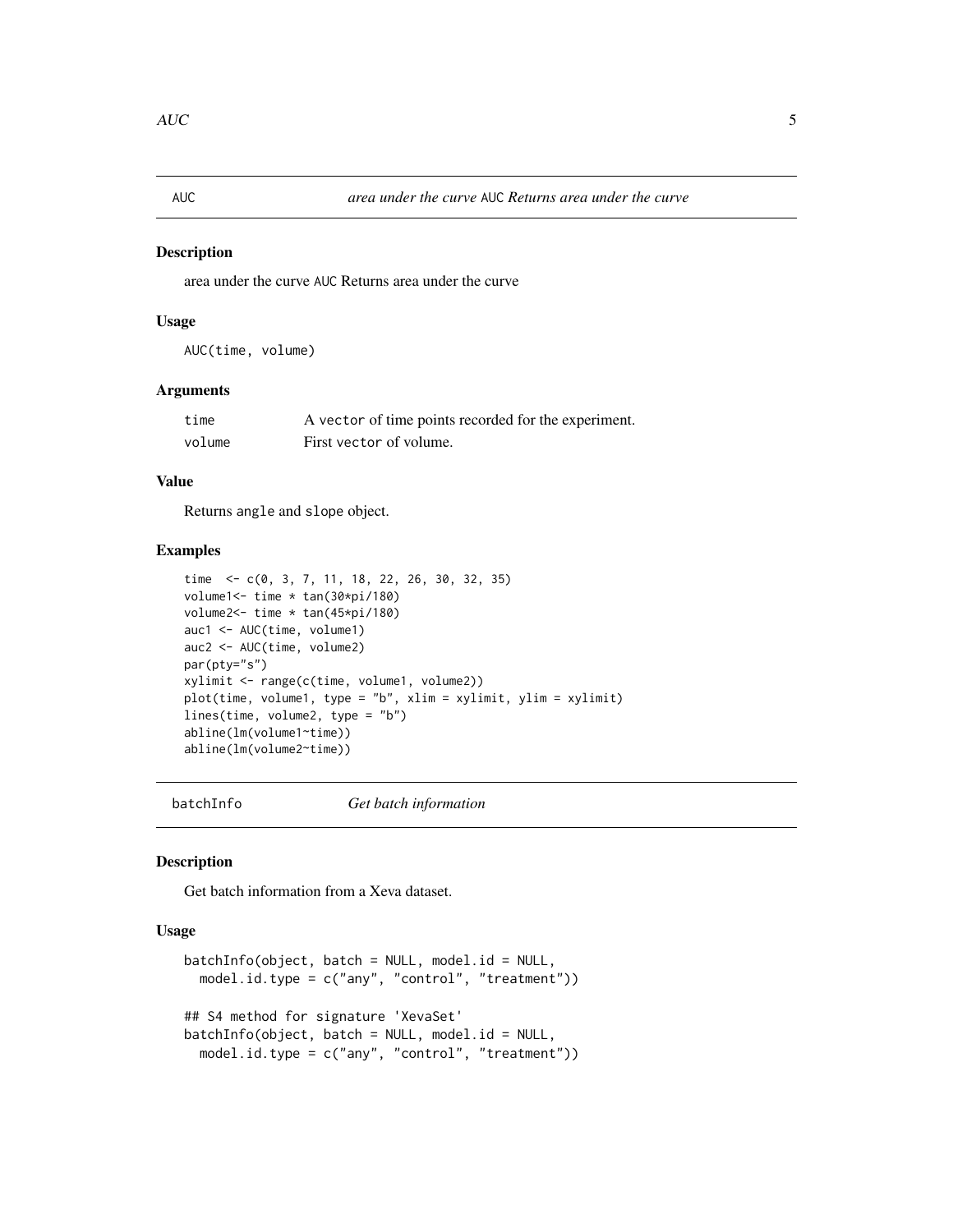#### <span id="page-5-0"></span>Arguments

| object   | The Xeva object from which batch information is obtained.                          |
|----------|------------------------------------------------------------------------------------|
| batch    | Name of the batch. Default NULL.                                                   |
| model.id | Model ID for which need to be searched in the batches. Default NULL.               |
|          | model i. i.d. type Type of the model ID in a batch. See the Details section below. |

#### Details

By default this function will return the names of all the batches present in the dataset. If a batch specified, it will return the experiment design (control and treatment model IDs) of that particular batch. If model.id is specified, it will return the names of all the batches where this particuler model.id is present. If both batch and model.id are specified, batch will take precedent.

For model.id.type, the default value 'any' will return all the batch IDs where the given model ID is present in any arm (ie. control or treatment) of the batch. It can also be restricted to look only for treatment (or control) arm by specifying the type.

#### Value

A Vector with batch names.

#### Examples

```
data(brca)
##to get all the batch names
batch.name <- batchInfo(brca)
##to get a specific batch
batch.design <- batchInfo(brca, batch=batch.name[1])
##to get all the batches where a model.id is present
```
batchInfo(brca, model.id="X.6047.uned")

```
brca PDXE breast cancer dataset
```
#### Description

A Xeva object containing only breast cancer PDXs from the PDXE dataset For details about PDX-MI, see: Gao et al. High-throughput screening using patient-derived tumor xenografts to predict clinical trial drug response. Nature medicine, 21(11):1318, 2015.

#### Usage

data(brca)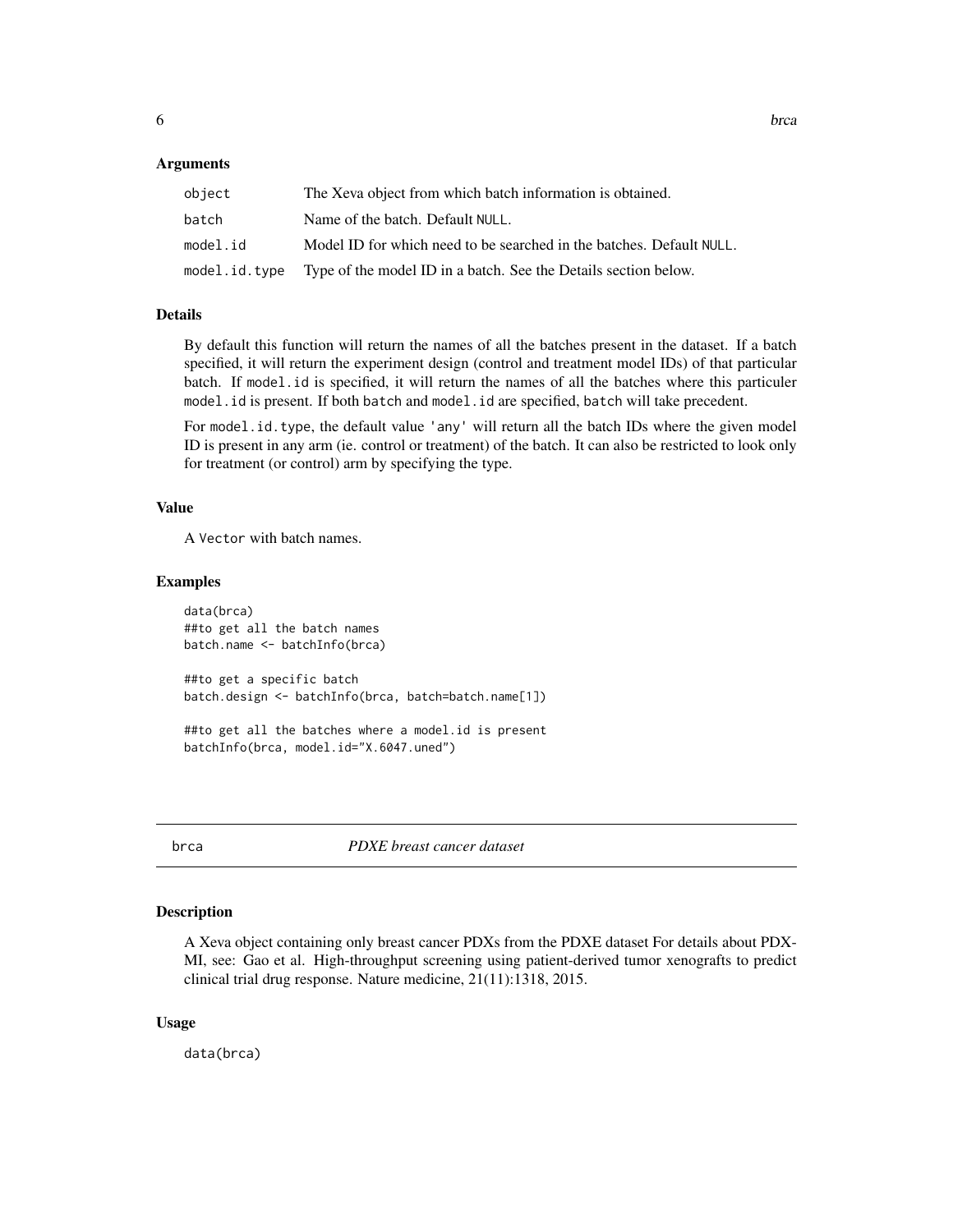# <span id="page-6-0"></span>createXevaSet 7

# Format

An object of class XevaSet of length 1.

#### Source

<https://www.nature.com/articles/nm.3954?draft=journal>

createXevaSet *XevaSet constructor*

#### Description

A constructor to create XevaSet. Only objects returned by this constructor are expected to work with the XevaSet methods.

#### Usage

```
createXevaSet(name, model = data.frame(), drug = data.frame(),
  experiment = data frame(), expDesign = list(),modelSensitivity = data.frame(), batchSensitivity = data.frame(),
 molecularProfiles = list(), modToBiobaseMap = data.frame())
```
#### Arguments

| name              | A character string detailing the name of the dataset.                                                         |
|-------------------|---------------------------------------------------------------------------------------------------------------|
| model             | A data. Frame containing the annotations for all the models used in the experi-<br>ment.                      |
| drug              | A data. Frame containing the annotations for all the drugs profiled in the dataset,<br>across all data types. |
| experiment        | A data. frame containing all experiment information.                                                          |
| expDesign         | A list containing name of the batch, control and treatment model.id                                           |
| modelSensitivity  |                                                                                                               |
|                   | A data. frame containing sensitivity for each model                                                           |
| batchSensitivity  |                                                                                                               |
|                   | A data. frame containing sensitivity for each batch                                                           |
| molecularProfiles |                                                                                                               |
|                   | A list of Expression Set objects containing different molecular profiles.                                     |
| modToBiobaseMap   |                                                                                                               |
|                   | A data. frame containing model.id corresponding Biobase object id and name<br>of the molecularProfiles        |

# Details

This function creates a XevaSet object. It takes different model infromation and genomic data as input. For detailed discription of all varaibles please see Xeva vignette section "Creating new Xeva object"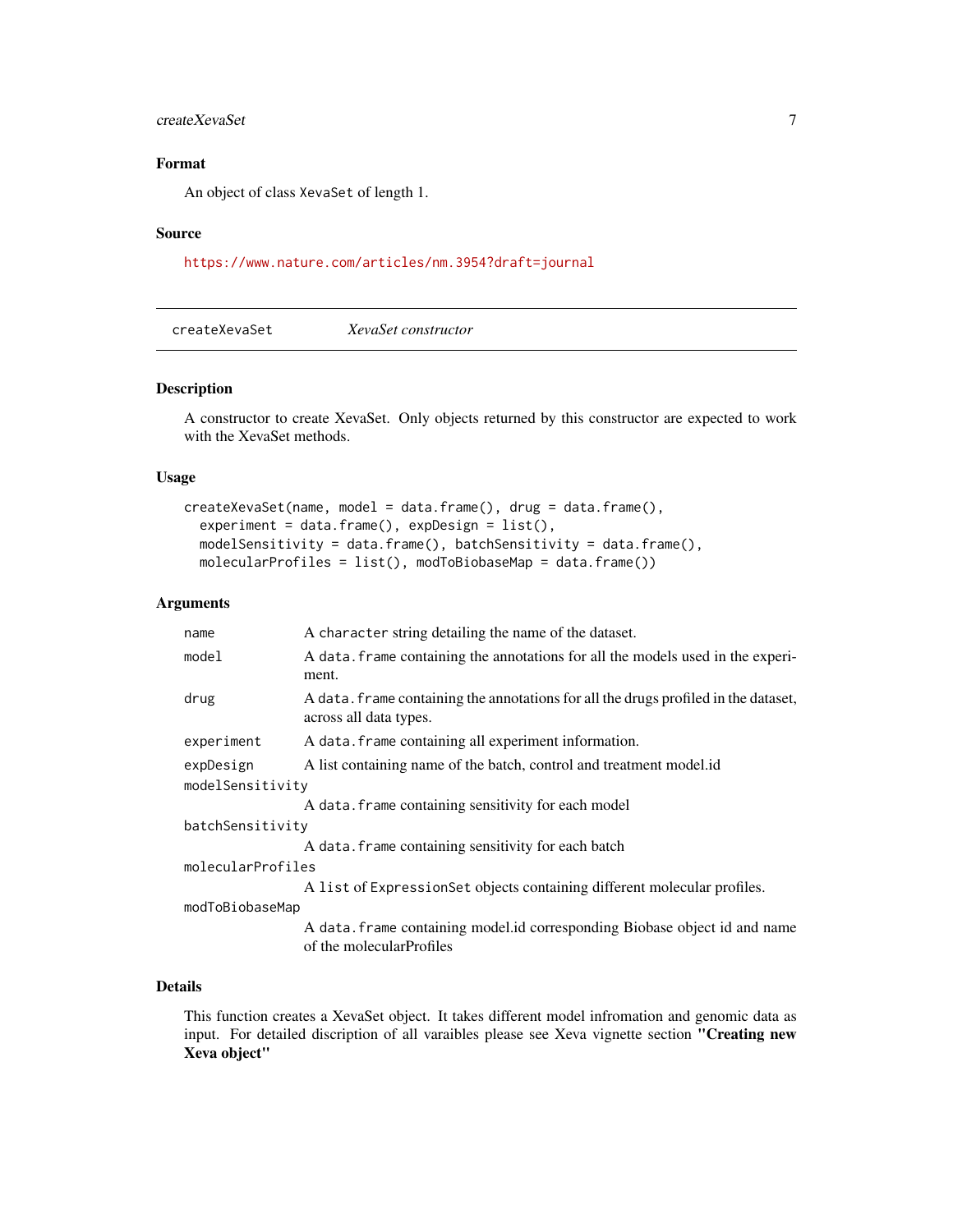#### <span id="page-7-0"></span>Value

Returns Xeva object

#### Examples

```
## read raw data files containg PDX experiment information and genomic data
model = read.csv(system.file("extdata", "model.csv", package = "Xeva"))
drug = read.csv(system.file("extdata", "drug.csv", package = "Xeva"))
experiment= read.csv(system.file("extdata", "experiments.csv", package = "Xeva"))
expDesign=readRDS(system.file("extdata", "batch_list.rds", package = "Xeva"))
RNASeq=readRDS(system.file("extdata", "rnaseq.rds", package = "Xeva"))
modToBiobaseMap=read.csv(system.file("extdata", "modelToExpressionMap.csv", package = "Xeva"))
## create Xeva object
xeva.set = createXevaSet(name="example xevaSet", model=model, drug=drug,
                         experiment=experiment, expDesign=expDesign,
                         molecularProfiles=list(RNASeq = RNASeq),
                         modToBiobaseMap = modToBiobaseMap)
```
print(xeva.set)

dosePlot *plot dose data*

#### Description

plot data for dose in model.id

# Usage

```
dosePlot(object, model.id, max.time = NULL, treatment.only = FALSE,
 vol.normal = FALSE, concurrent.time = FALSE, point.shape = 21,
  point.size = 3, line.size = 4, point.color = "#878787",line.color = "#bababa", fill.col = c("#f5f5f5", "#E55100"),
 modify.x.axis = FALSE)
```
#### **Arguments**

| object          | Xeva object.                                                                                                  |
|-----------------|---------------------------------------------------------------------------------------------------------------|
| model.id        | one or multiple model.id                                                                                      |
| max.time        | Maximum time point of the plot. Default NULL will plot complete data                                          |
|                 | treatment.only Default FALSE. Given full data treatment.only=TRUE will plot data only during<br>treatment     |
| vol.normal      | Default FALSE. If TRUE, volume will be normalized                                                             |
| concurrent.time |                                                                                                               |
|                 | Default FALSE. If TRUE, cut the batch data such that control and treatment will<br>end at the same time point |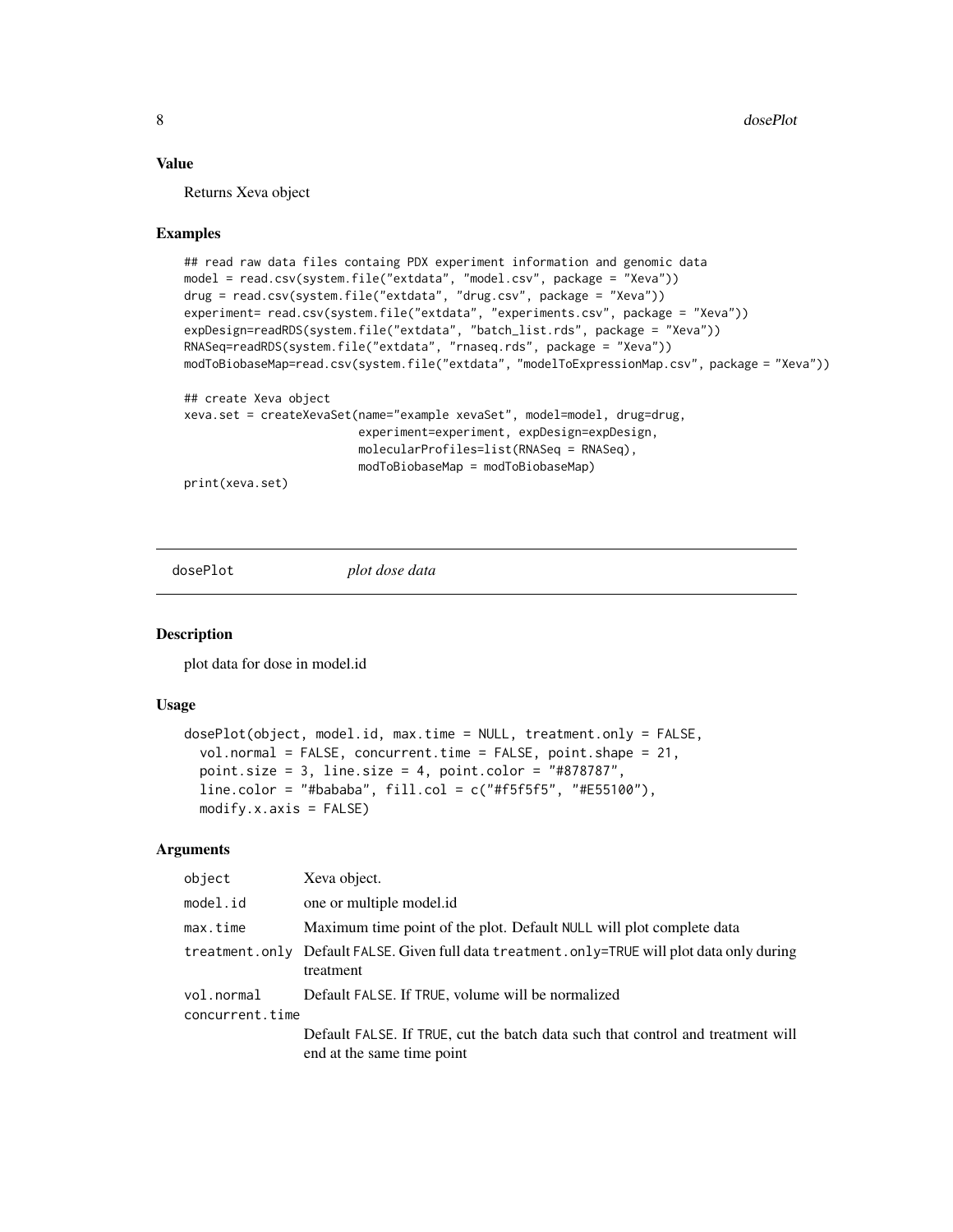# <span id="page-8-0"></span>downloadXevaSet 9

| point.shape   | shape of the point          |
|---------------|-----------------------------|
| point.size    | size of the point           |
| line.size     | size of the line            |
| point.color   | color for point             |
| line.color    | color for line              |
| fill.col      | a vector with color to fill |
| modify.x.axis | Default FALSE               |

# Value

A ggplot2 plot

#### Examples

```
data(brca)
dosePlot(brca, model.id=c("X.6047.LJ16","X.6047.LJ16.trab"), fill.col=c("#f5f5f5", "#993404"))
```
downloadXevaSet *Download a XevaSet object or table of available XevaSet objects*

#### Description

This function allows you to see the available XevaSet object and download them for use with this package. The XevaSet have been extensively curated and organised within a XevaSet class, enabling use with all the analysis tools provided in Xeva.

#### Usage

```
downloadXevaSet(name = NULL, saveDir = file.path(".", "XevaSet"),
 XevaSetFileName = NULL, verbose = TRUE)
```
# Arguments

| Character string, the name of the XevaSet to download.<br>name                                                                                                 |  |
|----------------------------------------------------------------------------------------------------------------------------------------------------------------|--|
| Character string with the folder path where the XevaSet should be saved. De-<br>saveDir<br>faults to './XevaSet/'. Will create directory if it does not exist. |  |
| XevaSetFileName                                                                                                                                                |  |
| character string, the file name to save the dataset under                                                                                                      |  |
| bool Should status messages be printed during download. Defaults to TRUE.<br>verbose                                                                           |  |

#### Value

A data.frame if name is NULL, showing all the available XevaSet objects. If name is specified, it will download the dataset from our server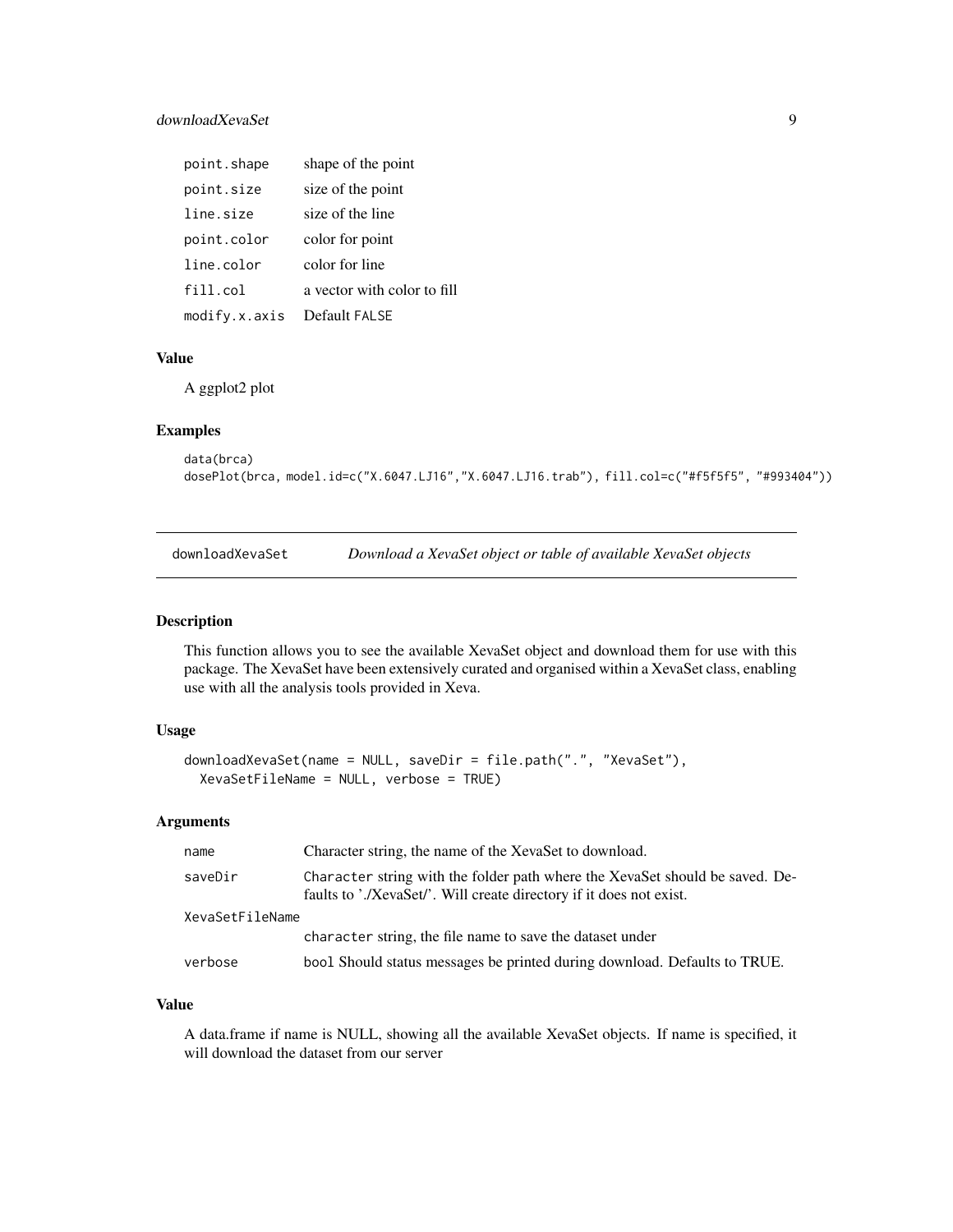# <span id="page-9-0"></span>Examples

```
downloadXevaSet()
##to download a dataset
#library(Xeva)
#PDXE_BRCA = downloadXevaSet(name="PDXE_BRCA", saveDir="XevaSet")
```
drugInform *Get drug information Get the drug information slot from a XevaSet object.*

# Description

Get drug information Get the drug information slot from a XevaSet object.

# Usage

```
drugInform(object)
```
## S4 method for signature 'XevaSet' drugInform(object)

# Arguments

object The XevaSet to retrieve drug information from.

# Value

A data.frame with the drug annotations.

# Examples

```
data(brca)
head(drugInform(brca))
```
drugSensitivitySig *get drug sensitivity values*

#### Description

Given a Xeva object and drug name, this function will return sensitivity values for all the genes/features.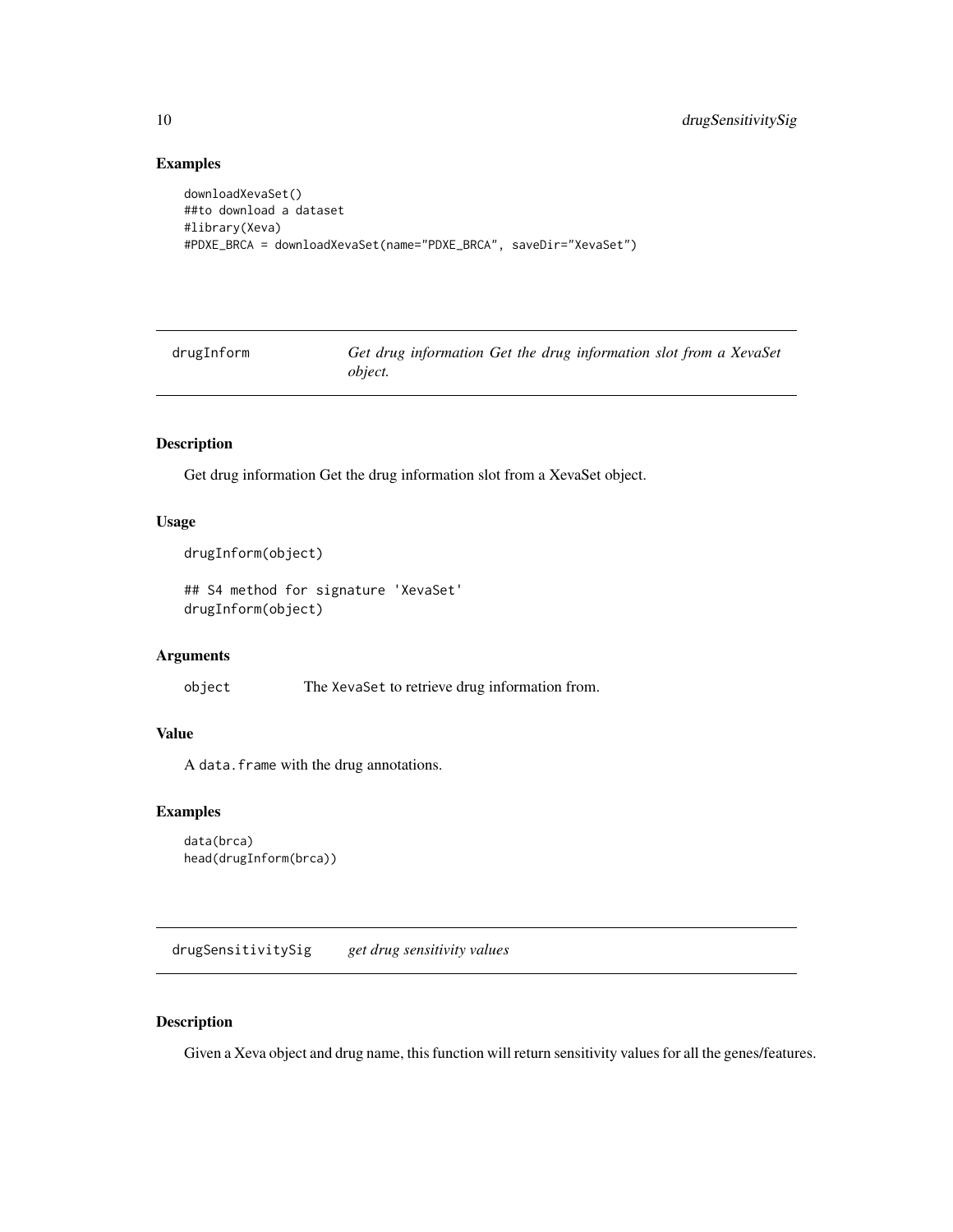# drugSensitivitySig 11

# Usage

```
drugSensitivitySig(object, drug, mDataType = NULL, molData = NULL,
  features = NULL, model.ids = NULL, model2bidMap = NULL,
  sensitivity.measure = "slope", fit = c("lm", "CI", "pearson","spearman", NA), standardize = c("SD", "rescale", "none"),
 nthread = 1, tissue = NULL, verbose = TRUE)
```
# Arguments

| object              | The Xeva dataset.                                                                                                           |
|---------------------|-----------------------------------------------------------------------------------------------------------------------------|
| drug                | Name of the drug.                                                                                                           |
| mDataType           | Molecular data type.                                                                                                        |
| molData             | External data matrix. Rows as features and columns as samples.                                                              |
| features            | Set which molecular data features to use. Default NULL will use all features.                                               |
| model.ids           | Set which model. id to use from the dataset. Default NULL will use all model. ids.                                          |
| model2bidMap        | A data. frame with model. id and biobase. id. Default NULL will use internal<br>mapping.                                    |
| sensitivity.measure |                                                                                                                             |
|                     | Name of the sensitivity measure.                                                                                            |
| fit                 | Association method to use, can be 'lm', 'CI', 'pearson' or 'spearman'. If 'NA'<br>only the data will be return. Default 1m. |
| standardize         | Default SD. Name of the method to use for data standardization before fitting.                                              |
| nthread             | number of threads                                                                                                           |
| tissue              | tissue type. Default NULL uses 'tissue' from object.                                                                        |
| verbose             | Default TRUE will show information                                                                                          |

#### Details

Method to compute association can be specified by fit. It can be one of the:

- "lm" for linear models
- "CI" for concordance index
- "pearson" for Pearson correlation
- "spearman" for Spearman correlation

If fit is set to NA, processed data (an ExpressionSet) will be returned.

A matrix of values can be directly passed to molData. In case where a model.id maps to multiple biobase.ids, the first biobase.id in the data.frame will be used.

#### Value

A data.frame with features and values.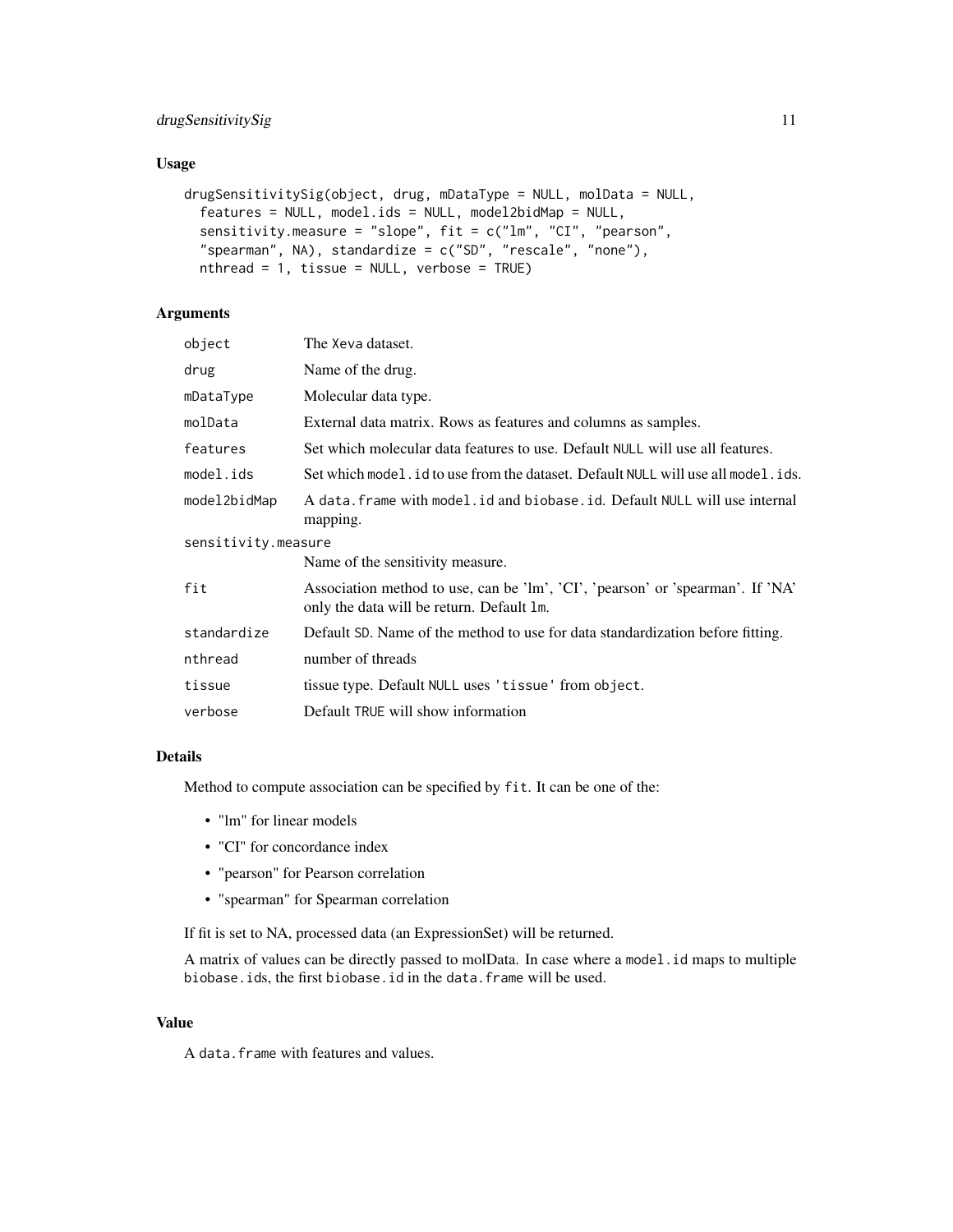# Examples

```
data(brca)
senSig <- drugSensitivitySig(object=brca, drug="tamoxifen",
                             mDataType="RNASeq", features=c(1,2,3,4,5),
                             sensitivity.measure="slope", fit = "lm")
## example to compute the Pearson correlation between gene expression and PDX response
senSig <- drugSensitivitySig(object=brca, drug="tamoxifen",
                             mDataType="RNASeq", features=c(1,2,3,4,5),
                             sensitivity.measure="slope", fit = "pearson")
```
getExperiment *Get PDX experiment data*

#### Description

For a given model.id, getExperiment will

# Usage

```
getExperiment(object, model.id = NULL, batch = NULL,
 patient.id = NULL, drug = NULL, control.name = NULL,
  treatment.only = FALSE, max.time = NULL, vol.normal = FALSE,
  log.volume = FALSE, return.list = FALSE, impute.value = FALSE,
  concurrent.time = FALSE)
```

```
## S4 method for signature 'XevaSet'
getExperiment(object, model.id = NULL,
 batch = NULL, patient.id = NULL, drug = NULL,
  control.name = NULL, treatment.only = FALSE, max.time = NULL,
  vol.normal = FALSE, log.volume = FALSE, return.list = FALSE,
  impute.value = FALSE, concurrent.time = FALSE)
```
# Arguments

| object       | The XevaSet object.                                                                                              |
|--------------|------------------------------------------------------------------------------------------------------------------|
| model.id     | The model . id for which data is required, multiple IDs are allowed.                                             |
| batch        | Batch name from the XevaSet or experiment design.                                                                |
| patient.id   | Patient id from the XevaSet. Default NULL.                                                                       |
| drug         | Name of the drug.                                                                                                |
| control.name | Name of drug used as control. Default NULL.                                                                      |
|              | treatment.only Default FALSE. If TRUE, give data for non-zero dose periods only (if dose data<br>are available). |
| max.time     | Maximum time for data.                                                                                           |

<span id="page-11-0"></span>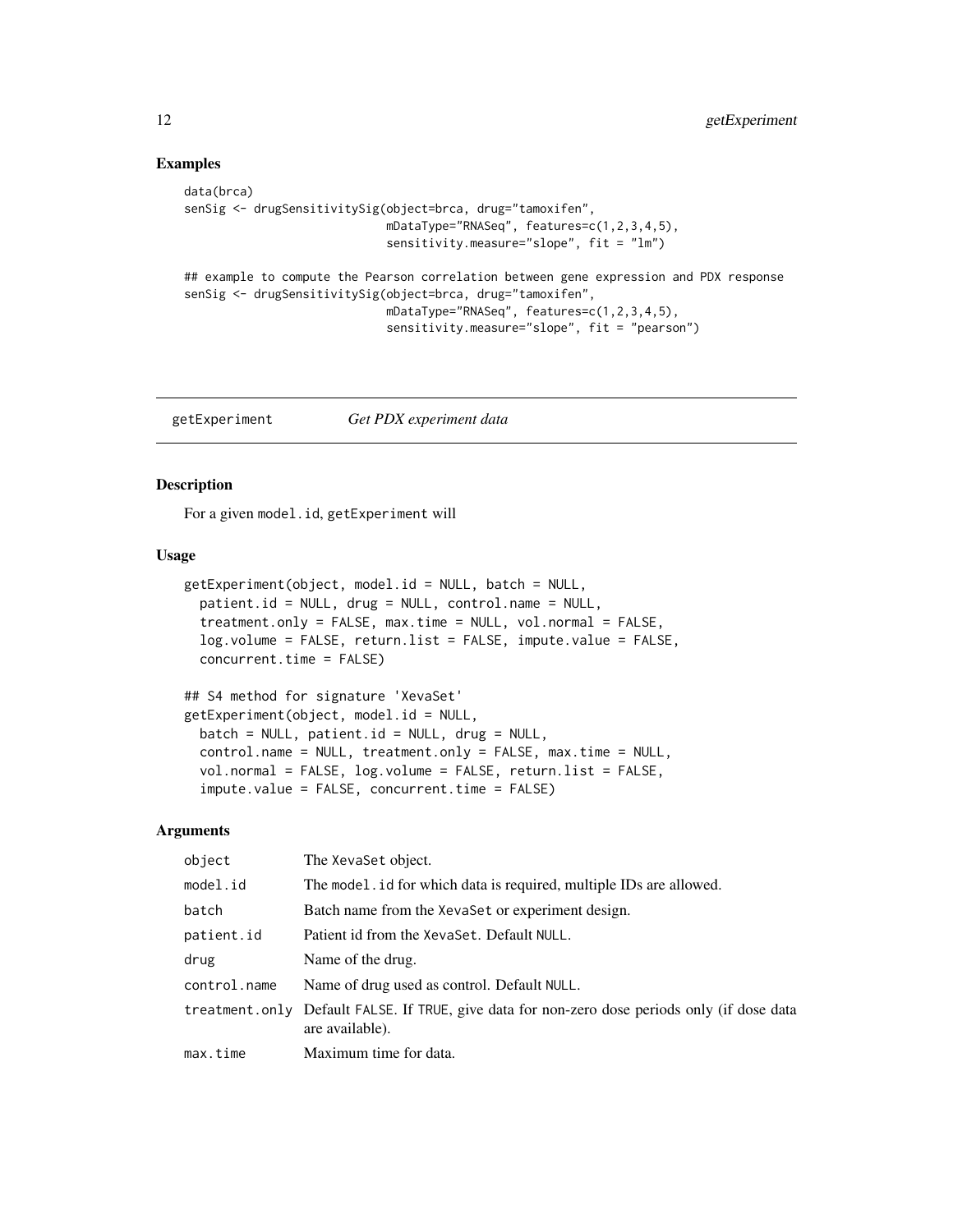# <span id="page-12-0"></span>getMolecularProfiles 13

|                 | vol.normal If TRUE it will normalize the volume. Default FALSE.                 |
|-----------------|---------------------------------------------------------------------------------|
| log.volume      | If TRUE log of the volume will be used. Default FALSE.                          |
| return.list     | Default FALSE will return a data. frame.                                        |
|                 | impute.value Default FALSE. If TRUE, impute the missing values.                 |
| concurrent.time |                                                                                 |
|                 | Default FALSE. If TRUE, cut the batch data such that control and treatment will |
|                 | end at same time point.                                                         |

#### Value

a data.fram will all the the values stored in experiment slot

### Examples

```
data(brca)
```
getExperiment(brca, model.id="X.6047.uned", treatment.only=TRUE)

getExperiment(brca, model.id=c("X.6047.uned", "X.6047.pael"), treatment.only=TRUE)

getExperiment(brca, batch="X-6047.paclitaxel", treatment.only=TRUE)

ed <- list(batch.name="myBatch", treatment=c("X.6047.LJ16","X.6047.LJ16.trab"), control=c("X.6047.uned"))

```
getExperiment(brca, batch=ed)
```
getMolecularProfiles *Get molecular profiles from a XevaSet object*

# Description

This function serves to get molecular profiles from a XevaSet object.

# Usage

```
getMolecularProfiles(object, data.type)
```
#### Arguments

| object    | The XevaSet.                                                |
|-----------|-------------------------------------------------------------|
| data.type | character, where one of the molecular data types is needed. |

# Value

An ExpressionSet where sample names are the biobase.id of the model.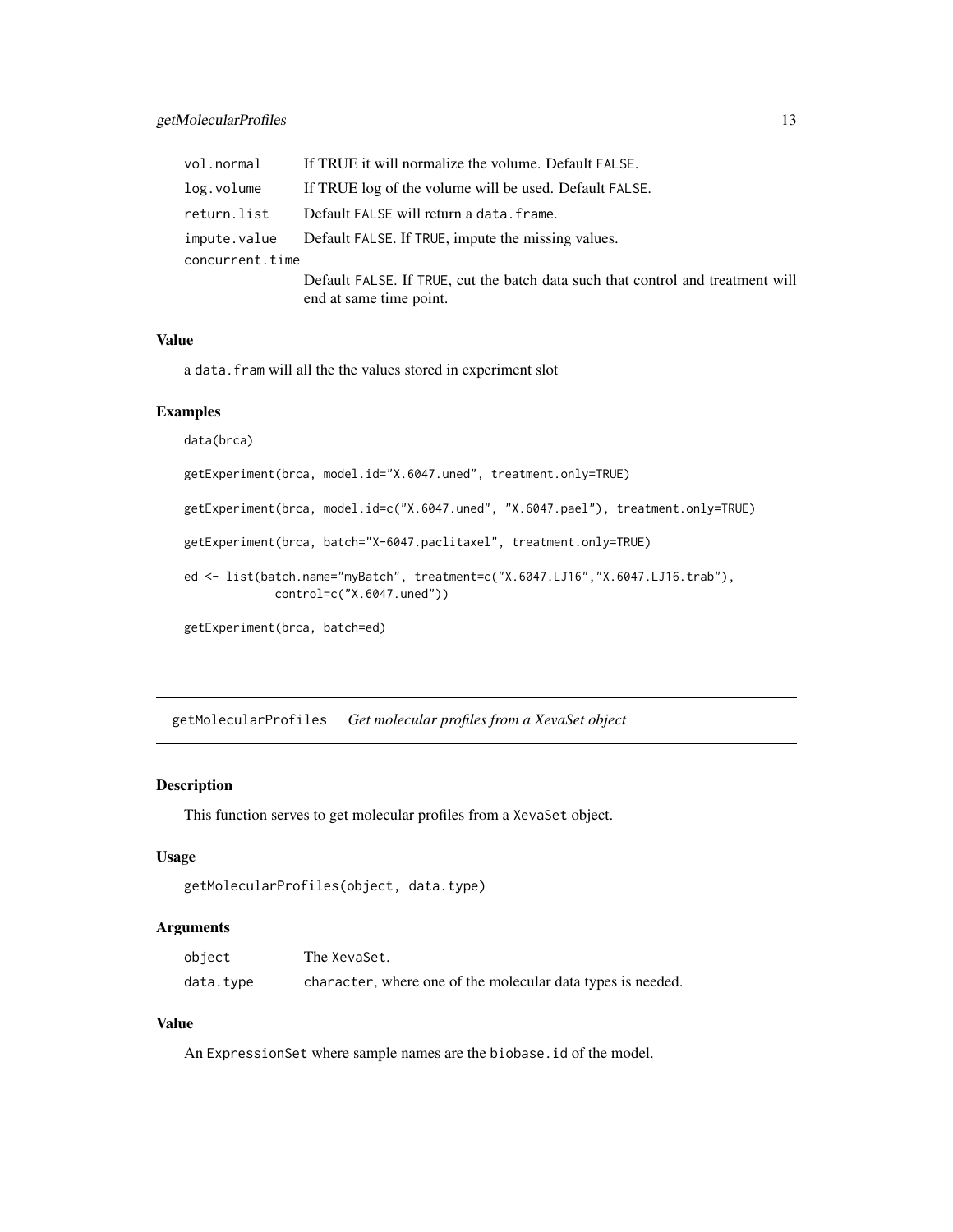# Examples

```
data(brca)
brca.RNA <- getMolecularProfiles(brca, data.type="RNASeq")
```
#### lmm *linear mixed model*

#### Description

Comput the linear mixed model (lmm) statistics for a PDX batch

#### Usage

lmm(data)

#### Arguments

data a data.frame containg a batch data

# Details

The input data.frame (data) must contain these columns: model.id, volume, time, exp.type

#### Value

Returns a fit object

# Examples

```
data(repdx)
data <- getExperiment(repdx, batch = "P1")$model
lmm(data)
```
modelInfo *modelInfo Generic Generic for modelInfo method*

# Description

modelInfo Generic Generic for modelInfo method

```
modelInfo(object, mDataType = NULL)
## S4 method for signature 'XevaSet'
modelInfo(object, mDataType = NULL)
```
<span id="page-13-0"></span>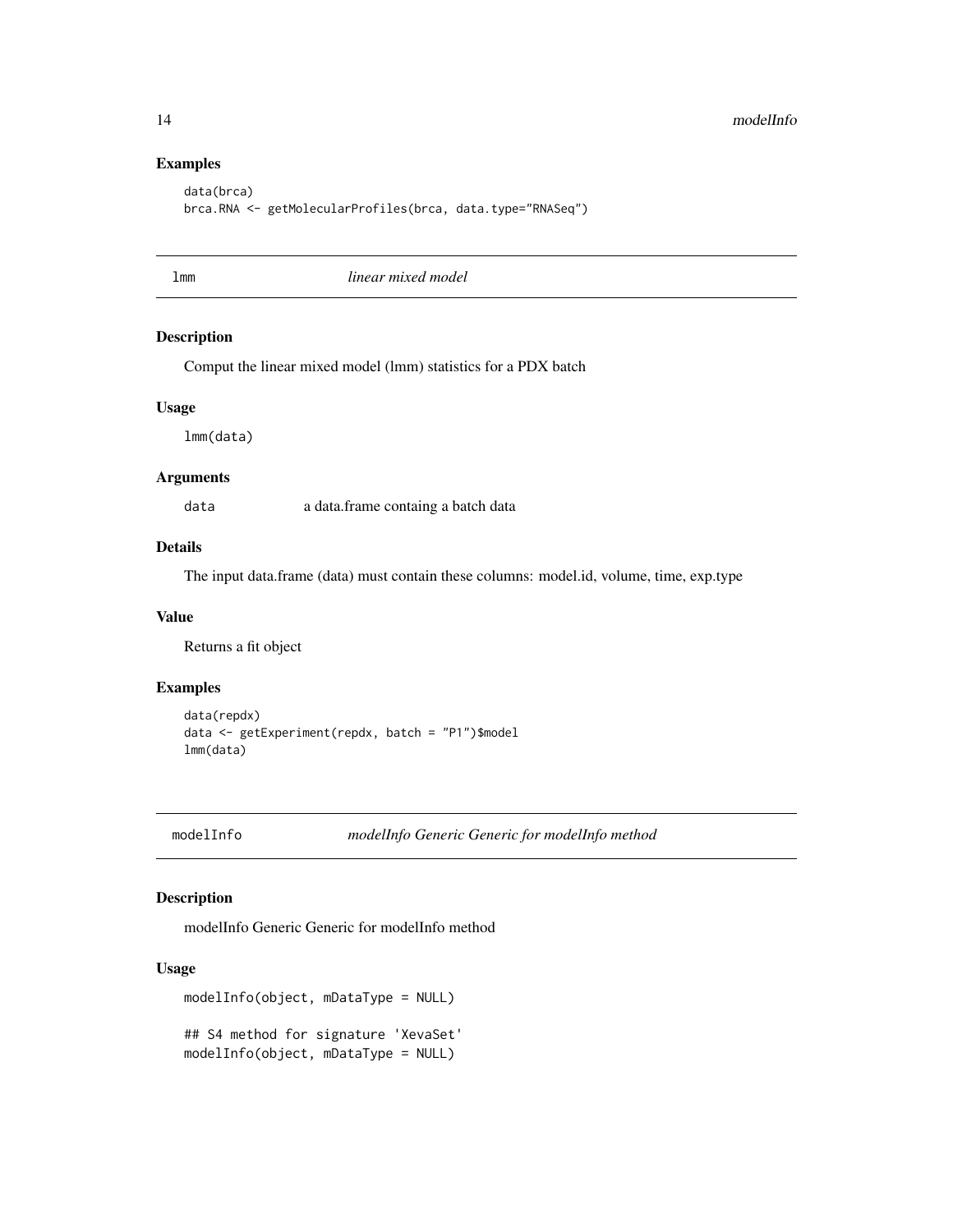#### <span id="page-14-0"></span>mRECIST 15

# Arguments

| object    | Xeva object          |
|-----------|----------------------|
| mDataType | Molecular data type. |

# Value

A data.frame with the model annotations.

# Examples

```
data(brca)
mid <- modelInfo(brca)
head(mid)
```
# mRECIST *Computes the mRECIST*

# Description

mRECIST Returns the mRECIST for given volume response.

#### Usage

```
mRECIST(time, volume, min.time = 10, return.detail = FALSE)
```
# Arguments

| time     | Value of best response.                                               |
|----------|-----------------------------------------------------------------------|
| volume   | Value of best average response.                                       |
| min.time | Minimum time after which tumor volume will be considered.             |
|          | return.detail Default FALSE. If TRUE, return all intermediate values. |

# Value

Returns the mRECIST.

# Examples

```
time <- c(0, 3, 7, 11, 18, 22, 26, 30, 32, 35)
volume<- c(250.8, 320.4, 402.3, 382.6, 384, 445.9, 460.2, 546.8, 554.3, 617.9)
mRECIST(time, volume, min.time=10, return.detail=FALSE)
```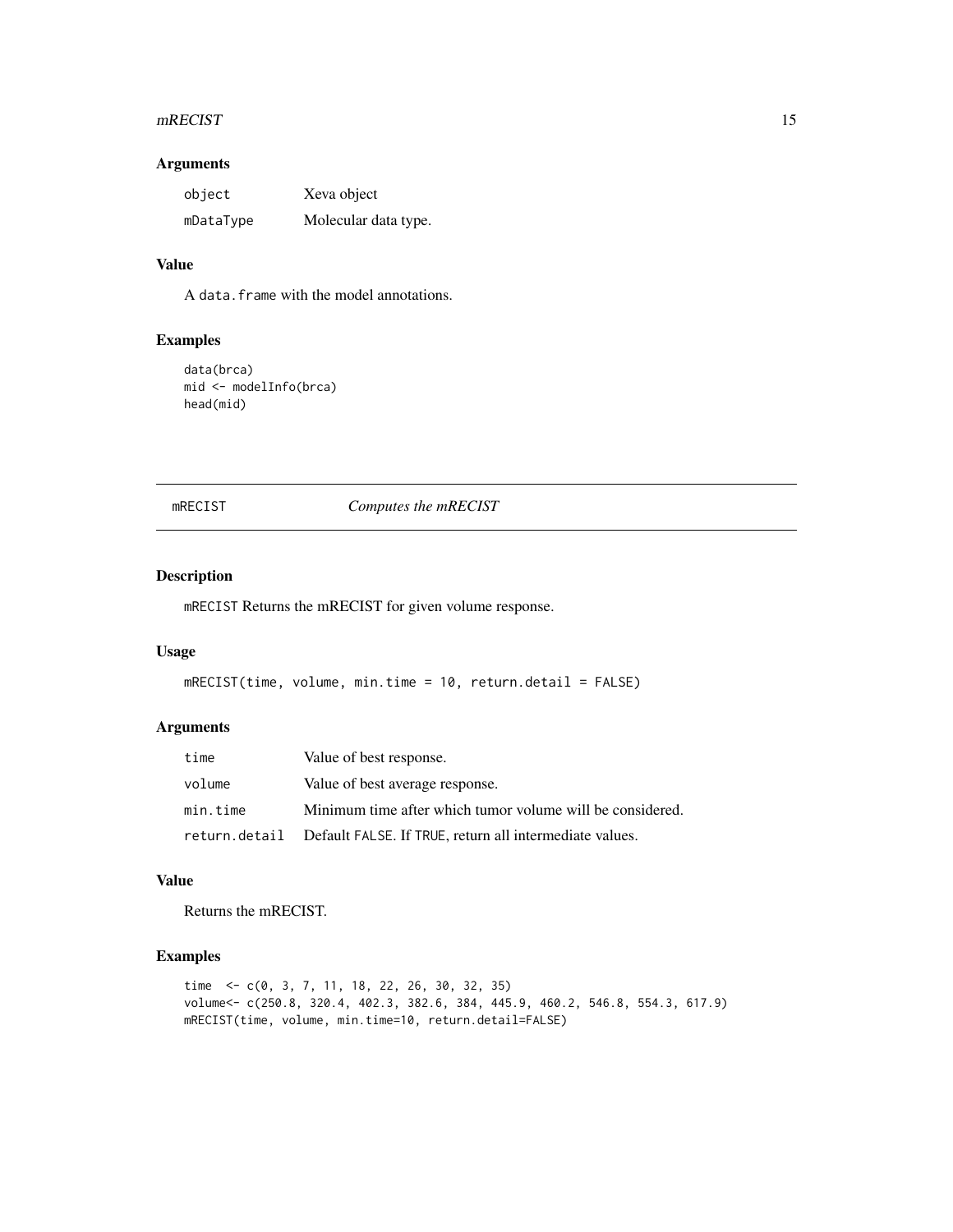<span id="page-15-0"></span>

# Description

A dataset containing PDX models minimal information (PDX-MI) standard and corresponding Xeva variable.

#### Usage

data(PDXMI)

#### Format

An object of class data. frame with 45 rows and 4 columns.

#### Details

For details about PDX-MI, see:

Meehan, Terrence F., et al. "PDX-MI: minimal information for patient-derived tumor xenograft models." Cancer research 77.21 (2017): e62-e66.

#### Source

<http://cancerres.aacrjournals.org/lookup/doi/10.1158/0008-5472.CAN-17-0582>

plotmRECIST *To plot mRECIST values*

# Description

plotmRECIST plots the mRECIST matrix obtained from summarizeResponse.

```
plotmRECIST(mat, control.name = NA, control.col = "#238b45",
  drug.col = "black", colPalette = NULL, name = "Drug & Models",
  sort = TRUE, row_fontsize = 12, col_fontsize = 12,
  draw_plot = TRUE)
```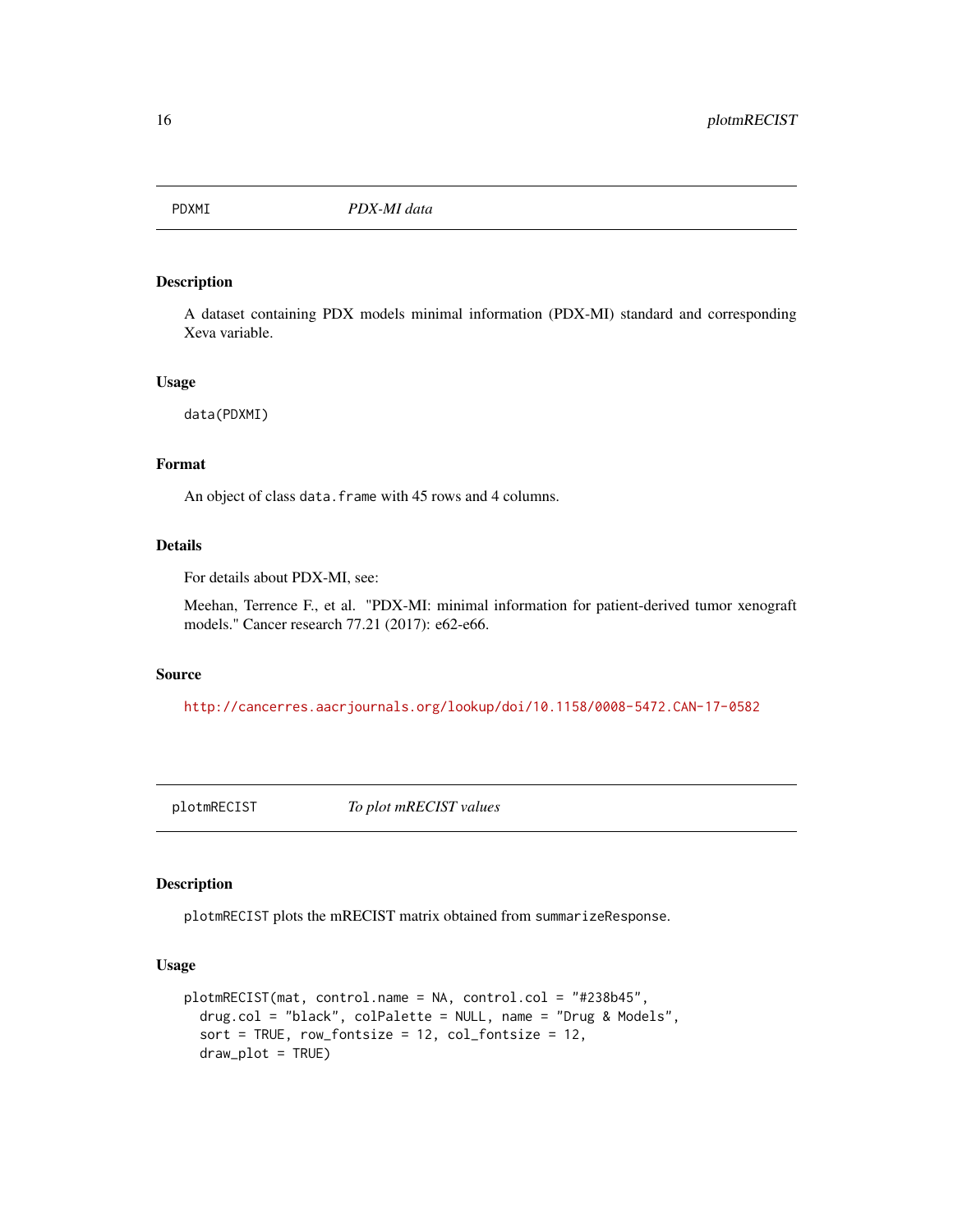#### <span id="page-16-0"></span> $p$ lot $PDX$  17

#### **Arguments**

| mat          | The mRECIST matrix where rows are drugs and columns are patients. |
|--------------|-------------------------------------------------------------------|
| control.name | Name of the control.                                              |
| control.col  | Color of the control.                                             |
| drug.col     | Color of the drug names.                                          |
| colPalette   | Color palette for mRECIST values.                                 |
| name         | Title of the plot.                                                |
| sort         | If matrix should be sorted before plotting.                       |
| row_fontsize | Size of the row name font.                                        |
| col_fontsize | Size of the column name font.                                     |
| draw_plot    | Default TRUE will plot the figure. If FALSE, return an object.    |

#### Value

mRECIST plot.

#### Examples

```
data(brca)
brca.mr <- summarizeResponse(brca, response.measure = "mRECIST", group.by="patient.id")
plotmRECIST(brca.mr, control.name = "untreated")
```

```
plotPDX Plot batch data
```
#### Description

Plot data for a batch.id, experiment design or model.id

```
plotPDX(object, batch = NULL, patient.id = NULL, drug = NULL,
 model.id = NULL, model.color = NULL, control.name = NULL,
 max.time = NULL, treatment.only = FALSE, vol.normal = FALSE,
  impute.value = TRUE, concurrent.time = FALSE,
 control,col = "#e41a1c", treatment,col = "#377eb8", title = "",xlab = "Time", ylab = "Volume", log.y = FALSE, SE.plot = c("all","none", "errorbar", "ribbon"), aspect.ratio = c(1, NULL),
 minor.line.size = 0.5, major.line.size = 0.7)
plotBatch(object, batch = NULL, patient.id = NULL, drug = NULL,
  control.name = NULL, max.time = NULL, treatment.only = FALSE,
```

```
vol.normal = FALSE, impute.value = TRUE, concurrent.time = FALSE,
control.col = "#6baed6", treatment.col = "#fc8d59", title = "",
xlab = "Time", ylab = "Volume", log.y = FALSE, SE.plot = c("all","none", "errorbar", "ribbon"), aspect.ratio = c(1, NULL),
minor.line.size = 0.5, major.line.size = 0.7)
```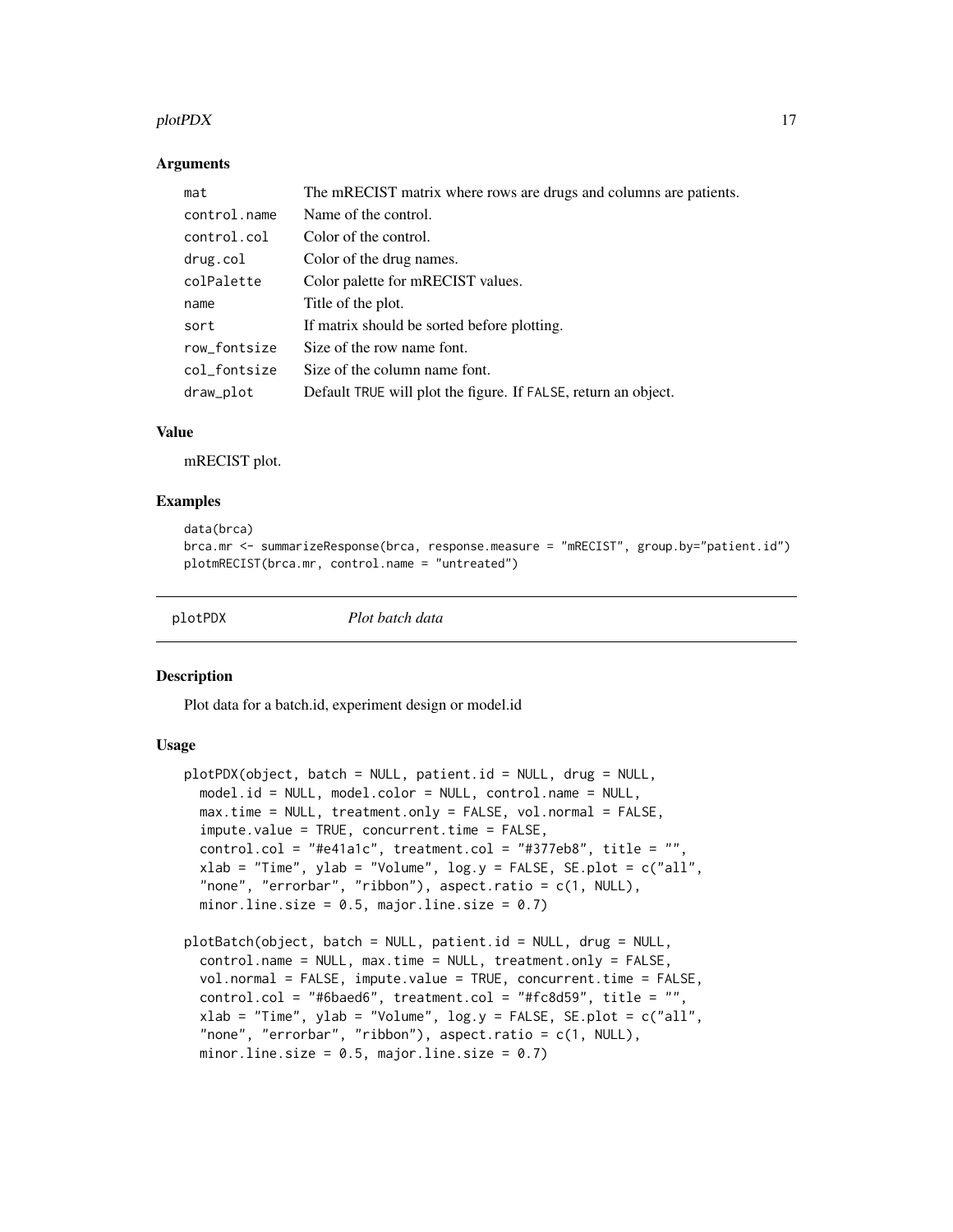# Arguments

| object          | Xeva object.                                                                                                                     |  |
|-----------------|----------------------------------------------------------------------------------------------------------------------------------|--|
| batch           | Batch name or experiment design list.                                                                                            |  |
| patient.id      | Patient id from the XevaSet. Default NULL.                                                                                       |  |
| drug            | Name of the drug. Default NULL.                                                                                                  |  |
| model.id        | One or multiple model.id. Default NULL.                                                                                          |  |
| model.color     | Color for model.id. Default NULL.                                                                                                |  |
| control.name    | Name of the control sample.                                                                                                      |  |
| max.time        | Maximum time point of the plot. Default NULL will plot complete data.                                                            |  |
| treatment.only  | Default FALSE. Given full data treatment. only=TRUE will plot data only during<br>treatment.                                     |  |
| vol.normal      | Default FALSE. If TRUE, volume will be normalized.                                                                               |  |
| impute.value    | Default TRUE will impute values if missing.                                                                                      |  |
| concurrent.time |                                                                                                                                  |  |
|                 | Default FALSE. If TRUE, cut the batch data such that control and treatment will<br>end at the same time point.                   |  |
| control.col     | Color for control plots.                                                                                                         |  |
| treatment.col   | Color for treatment plots.                                                                                                       |  |
| title           | Title of the plot.                                                                                                               |  |
| xlab            | Title of the x-axis.                                                                                                             |  |
| ylab            | Title of the y-axis.                                                                                                             |  |
| log.y           | Default FALSE. If TRUE, y-axis will be log-transformed.                                                                          |  |
| SE.plot         | Plot type. Default "all" will plot all plots and average curves. Possible values<br>are "all", "none", "errorbar", and "ribbon". |  |
| aspect.ratio    | Default 1 will create a plot of equal width and height.                                                                          |  |
| minor.line.size |                                                                                                                                  |  |
|                 | Line size for minor lines. Default 0.5.                                                                                          |  |
| major.line.size |                                                                                                                                  |  |
|                 | Line size for major lines. Default 0.7.                                                                                          |  |

# Value

A ggplot2 plot with control and treatment batch data.

# Examples

```
data(brca)
plotPDX(brca, model.id=c("X.6047.LJ16","X.6047.LJ16.trab"))
plotPDX(brca, batch="X-1004.BGJ398", vol.normal=TRUE)
expDesign <- list(batch.name="myBatch", treatment=c("X.6047.LJ16","X.6047.LJ16.trab"),
            control=c("X.6047.uned"))
plotBatch(brca, batch=expDesign, vol.normal=TRUE)
plotBatch(brca, batch=expDesign, vol.normal=FALSE, SE.plot = "errorbar")
```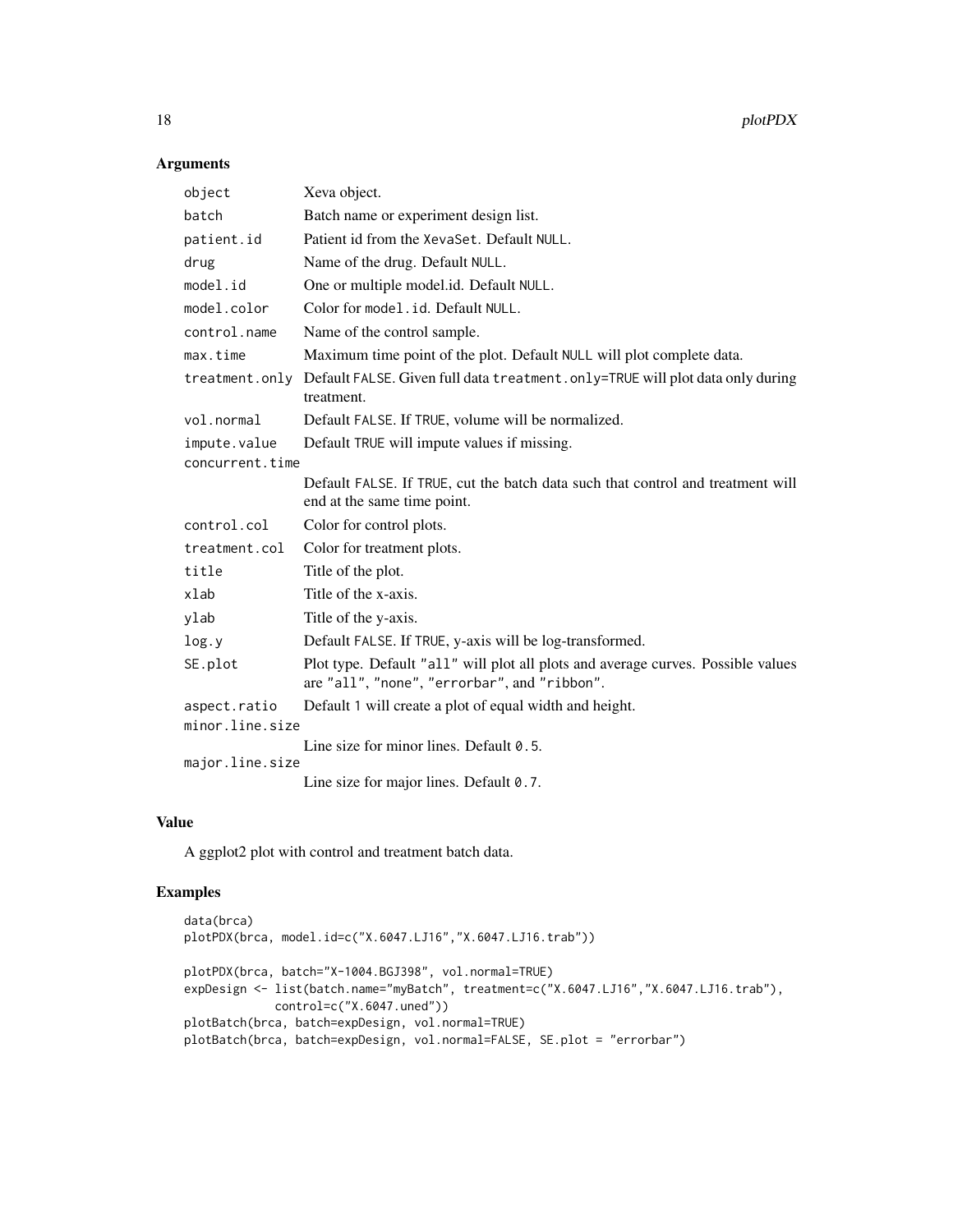<span id="page-18-0"></span>print.batchResponse *Print the batch response*

# Description

Print the batch response

# Usage

## S3 method for class 'batchResponse'  $print(x, \ldots)$ 

# Arguments

| x                       | batchResponse object |
|-------------------------|----------------------|
| $\cdot$ $\cdot$ $\cdot$ | Other arguments      |

# Value

prints the batchResponse

print.modelResponse *Print the model response*

# Description

Print the model response

### Usage

## S3 method for class 'modelResponse'  $print(x, \ldots)$ 

# Arguments

| X        | modelResponse object |
|----------|----------------------|
| $\cdots$ | Other arguments      |

### Value

prints the modelResponse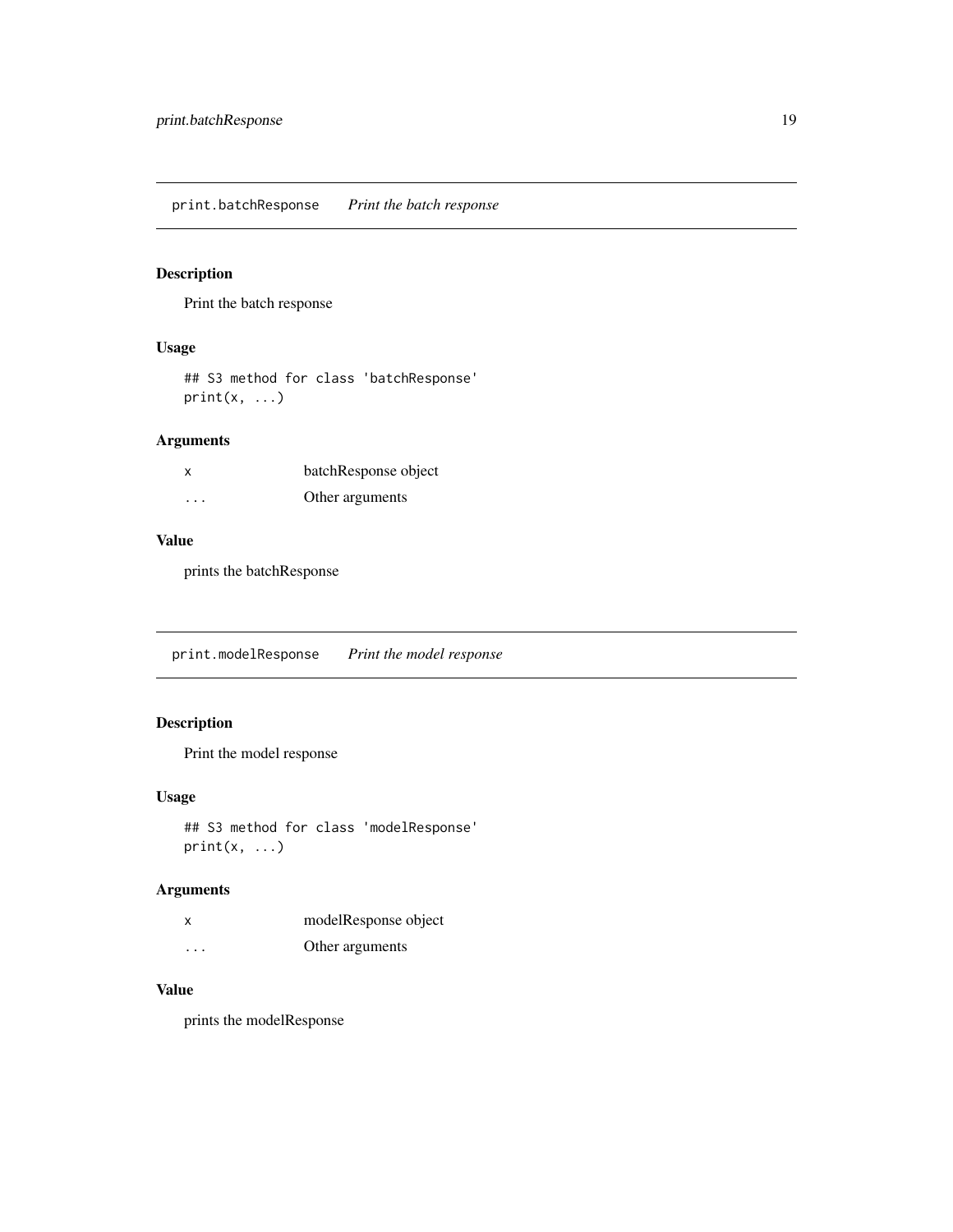<span id="page-19-0"></span>print.pdxBatch *Print the pdx batch*

# Description

Print the pdx batch

# Usage

## S3 method for class 'pdxBatch'  $print(x, \ldots)$ 

# Arguments

| x        | pdxBatch object |
|----------|-----------------|
| $\cdots$ | Other arguments |

# Value

prints pdxBatch

repdx *Example PDX dataset*

# Description

A Xeva object containing anonymous PDX data with replicates. Each batch has 5 replicates.

# Usage

data(repdx)

# Format

An object of class XevaSet of length 1.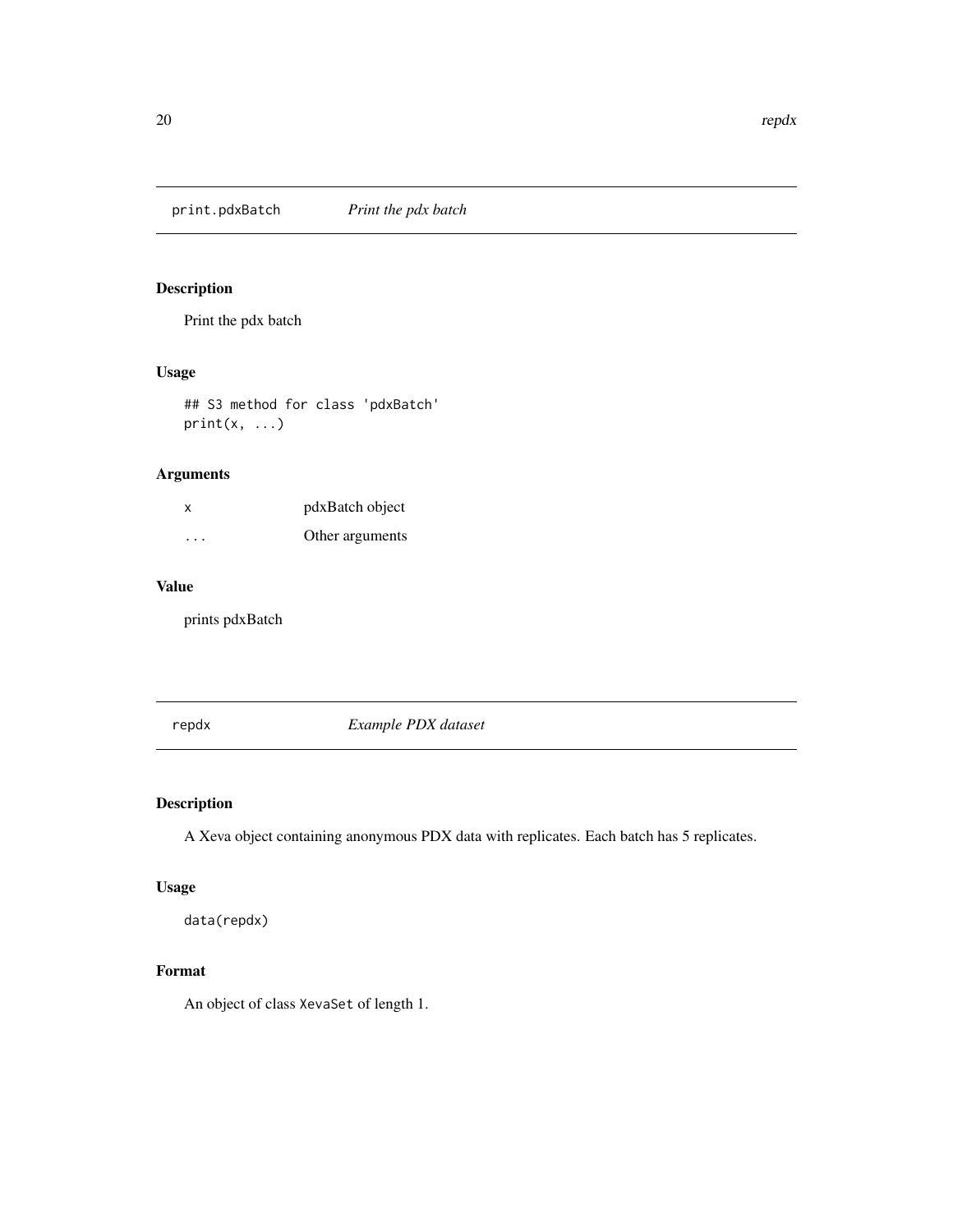<span id="page-20-0"></span>

#### Description

response Computes the drug response of an individual PDX model or batch.

#### Usage

```
response(object, model.id = NULL, batch = NULL,
  res.measure = c("mRECIST", "slope", "AUC", "angle", "abc", "TGI",
  "lmm"), treatment.only = FALSE, max.time = NULL,
  impute.value = TRUE, min.time = 10, concurrent.time = TRUE,
  vol.normal = FALSE, log.volume = FALSE, verbose = TRUE)
```
# Arguments

| object          | Xeva object.                                                                                               |  |
|-----------------|------------------------------------------------------------------------------------------------------------|--|
| model.id        | model id for which the durg response is to be computed.                                                    |  |
| batch           | batch, id or experiment design for which the drug response is to be computed.                              |  |
| res.measure     | Drug response measure. See Details below                                                                   |  |
| treatment.only  | Default FALSE. If TRUE, give data for non-zero dose periods only (if dose data<br>are available).          |  |
| max.time        | Maximum time for data.                                                                                     |  |
| impute.value    | Default FALSE. If TRUE, impute the missing values.                                                         |  |
| min.time        | Default 10 days. Used for <i>mRECIST</i> computation.                                                      |  |
| concurrent.time |                                                                                                            |  |
|                 | Default FALSE. If TRUE, cut the batch data such that control and treatment will<br>end at same time point. |  |
| vol.normal      | If TRUE it will normalize the volume. Default FALSE.                                                       |  |
| log.volume      | If TRUE log of the volume will be used for response calculation. Default FALSE                             |  |
| verbose         | Default TRUE will print information.                                                                       |  |

### Details

At present the following response measures are implemented

- mRECIST Computes mRECIST for individual PDX models
- slope Computes slope of the fitted individual PDX curves
- AUC Computes area under a PDX curve for individual PDX models
- angle Computes angle between treatment and control PDX curves
- abc Computes area between the treatment and control PDX curves
- TGI Computes tumor growth inhibition using treatment and control PDX curves
- lmm Computes linear mixed model (lmm) statistics for a PDX batch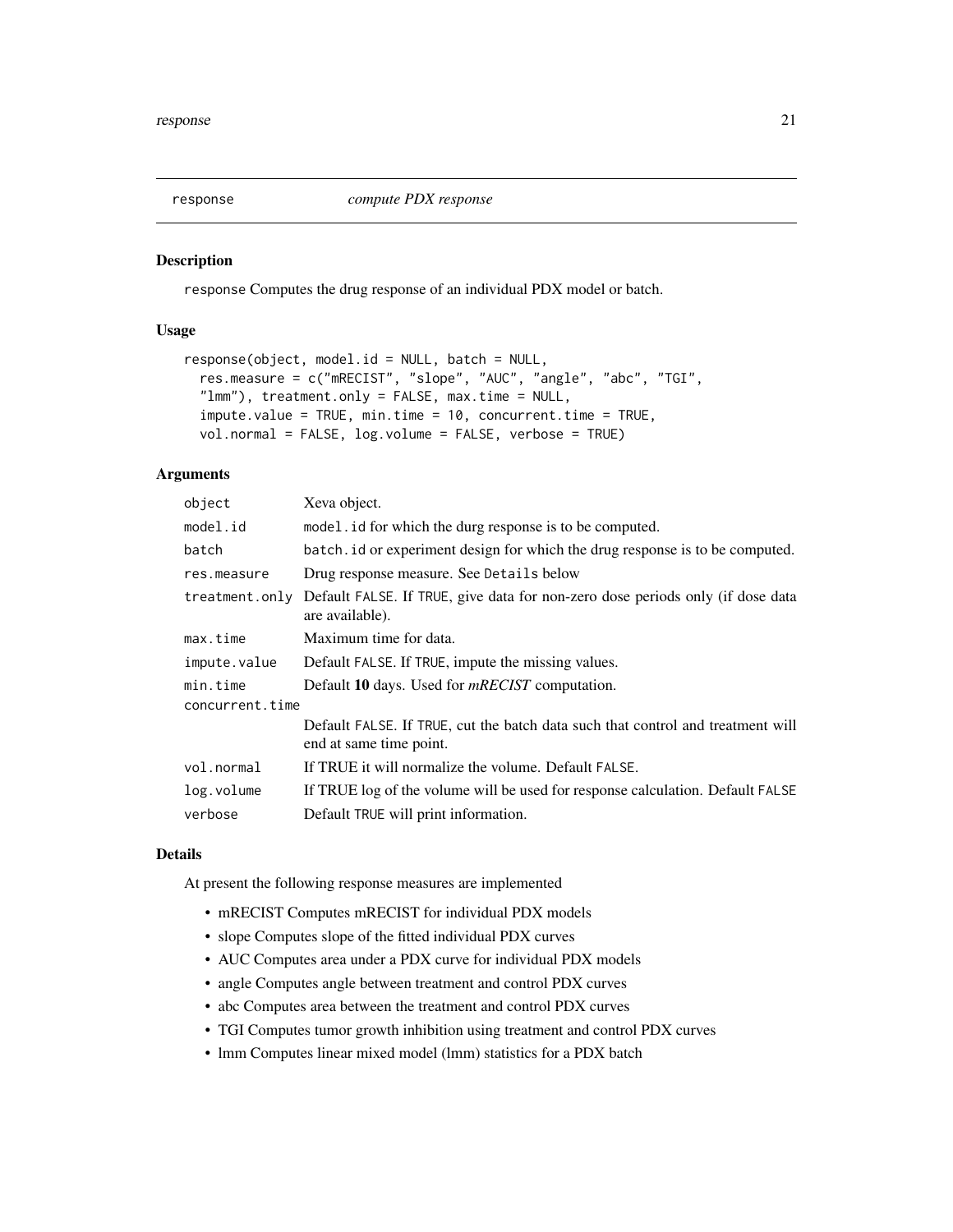Returns model or batch drug response object.

#### Examples

```
data(brca)
response(brca, model.id="X.1004.BG98", res.measure="mRECIST")
response(brca, batch="X-6047.paclitaxel", res.measure="angle")
ed <- list(batch.name="myBatch", treatment=c("X.6047.LJ16","X.6047.LJ16.trab"),
            control=c("X.6047.uned"))
response(brca, batch=ed, res.measure="angle")
```
selectModelIds *To select model IDs based on drug name and/or tissue type.*

#### Description

To select model IDs based on drug name and/or tissue type.

# Usage

```
selectModelIds(object, drug = NULL, drug.match.exact = TRUE,
  tissue = NULL)
## S4 method for signature 'XevaSet'
selectModelIds(object, drug = NULL,
 drug.match.exact = TRUE, tissue = NULL)
```
#### Arguments

| object           | The XevaSet.              |
|------------------|---------------------------|
| drug             | Name of the drug.         |
| drug.match.exact |                           |
|                  | Default TRUE.             |
| tissue           | Tumor type. Default NULL. |

#### Value

A vector with the matched model.ids.

<span id="page-21-0"></span>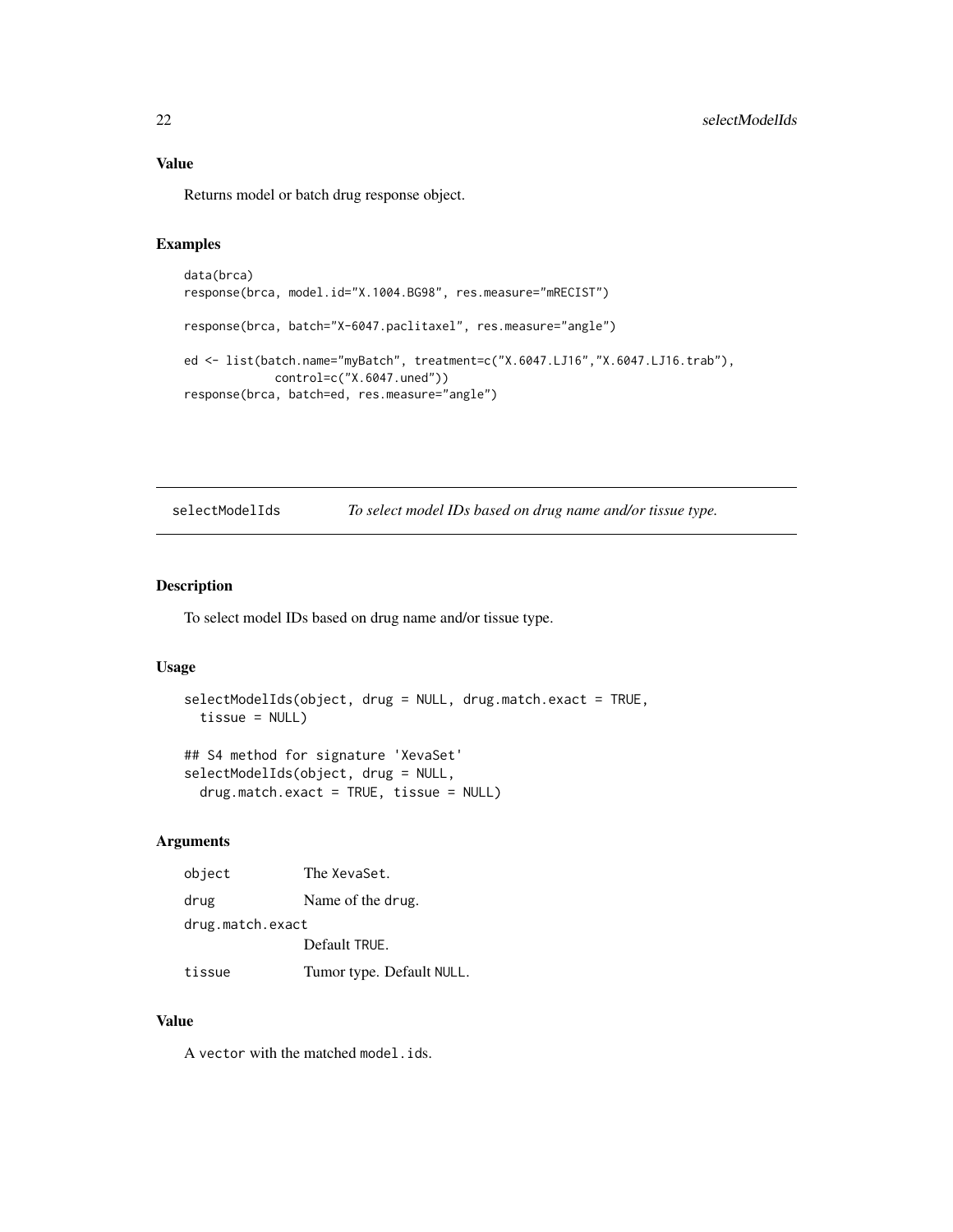# <span id="page-22-0"></span>sensitivity 23

# Examples

```
data(brca)
df = selectModelIds(brca, drug="trastuzumab", drug.match.exact=TRUE, tissue="BRCA")
head(df)
df2 = selectModelIds(brca, drug="trastuzumab", drug.match.exact=FALSE)
head(df2)
```
sensitivity *Get sensitivity for an Xeva object*

# Description

Given a Xeva object, it will return a data. frame detailing sensitivity information.

#### Usage

```
sensitivity(object, type = c("model", "batch"),
  sensitivity.measure = NULL)
```
# Arguments

| object              | The Xeva dataset.                                                                      |
|---------------------|----------------------------------------------------------------------------------------|
| type                | Sensitivity type (either model or batch).                                              |
| sensitivity.measure |                                                                                        |
|                     | Name of the sensitivity measure. Default NULL will return all sensitivity<br>measures. |

#### Value

A data.frame with model or batch ID and sensitivity values.

# Examples

```
data(brca)
head(sensitivity(brca, type="batch"))
head(sensitivity(brca, type="model"))
```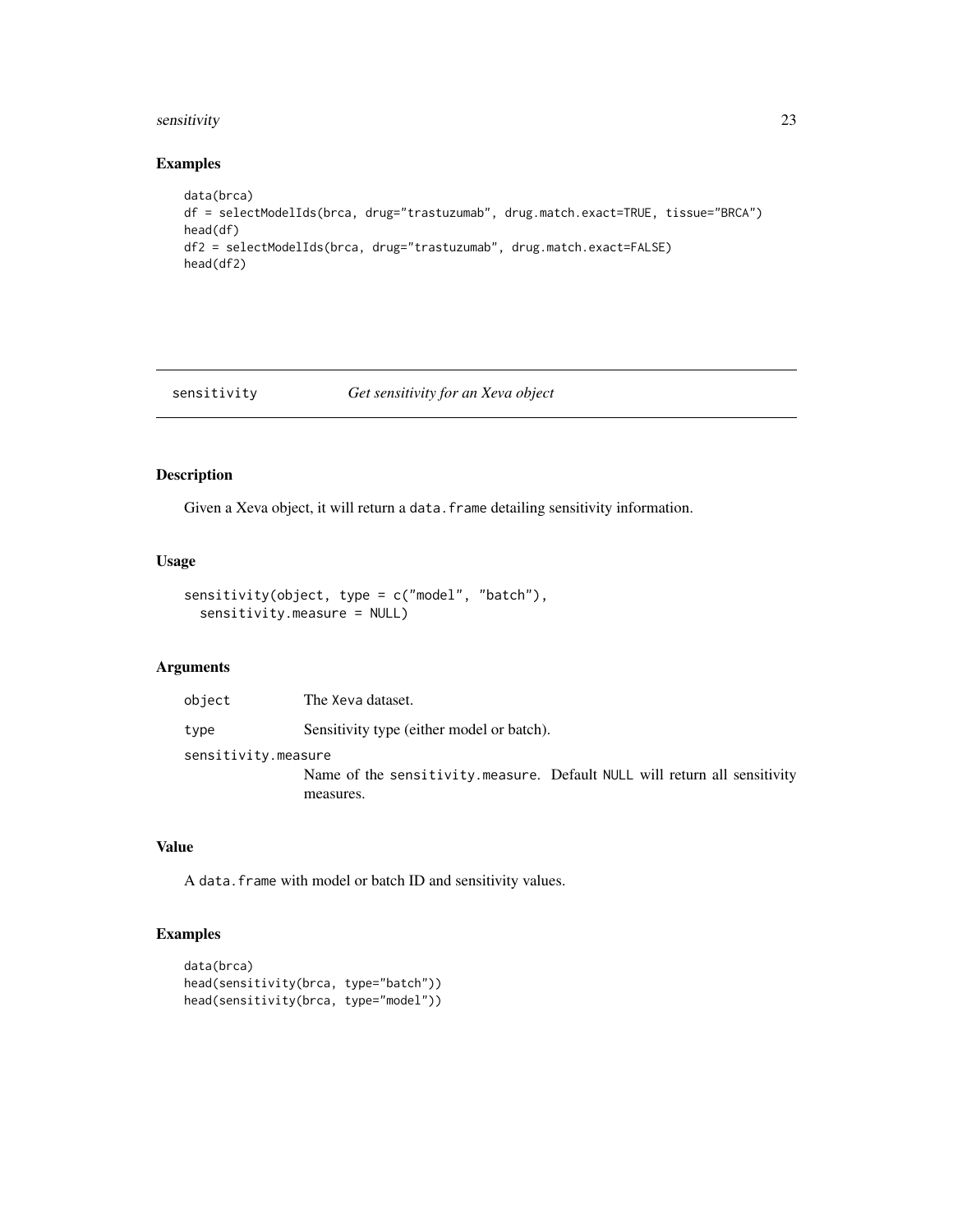<span id="page-23-0"></span>

#### Description

setResponse sets response of all PDXs in an Xeva object.

# Usage

```
setResponse(object, res.measure = c("mRECIST", "slope", "AUC", "angle",
  "abc", "TGI", "lmm"), min.time = 10, treatment.only = FALSE,
 max.time = NULL, vol.normal = FALSE, impute.value = TRUE,
 concurrent.time = TRUE, log.volume = FALSE, verbose = TRUE)
```
#### **Arguments**

| object          | Xeva object.                                                                                                         |
|-----------------|----------------------------------------------------------------------------------------------------------------------|
| res.measure     | Response measure, multiple measures are allowed. See Details below                                                   |
| min.time        | Minimum number of days for <i>mRECIST</i> computation. Default 10 days.                                              |
| treatment.only  | Default FALSE. If TRUE, give data for non-zero dose periods only (if dose data<br>are available).                    |
| max.time        | Maximum number of days to consider for analysis. Data byond this will be<br>discarded. Default NULL takes full data. |
| vol.normal      | If TRUE it will will normalize the volume. Default FALSE                                                             |
| impute.value    | Default FALSE. If TRUE, impute the missing volume values.                                                            |
| concurrent.time |                                                                                                                      |
|                 | Default FALSE. If TRUE, cut the batch data such that control and treatment will<br>end at same time point.           |
| log.volume      | If TRUE log of the volume will be used for response calculation. Default FALSE                                       |
| verbose         | Default TRUE will print information.                                                                                 |

#### Details

At present fellowing response measure are implemented

- mRECIST Computes mRECIST for indivial PDX model
- slope Computes slope of the fitted indivial PDX curve
- AUC Computes area under a PDX curve for indivial PDX model
- angle Computes angle between treatment and control PDX curves
- abc Computes area between the treatment and control PDX curves
- TGI Computes tumor growth inhibition using treatment and control PDX curves
- lmm Computes linear mixed model (lmm) statistics for a PDX batch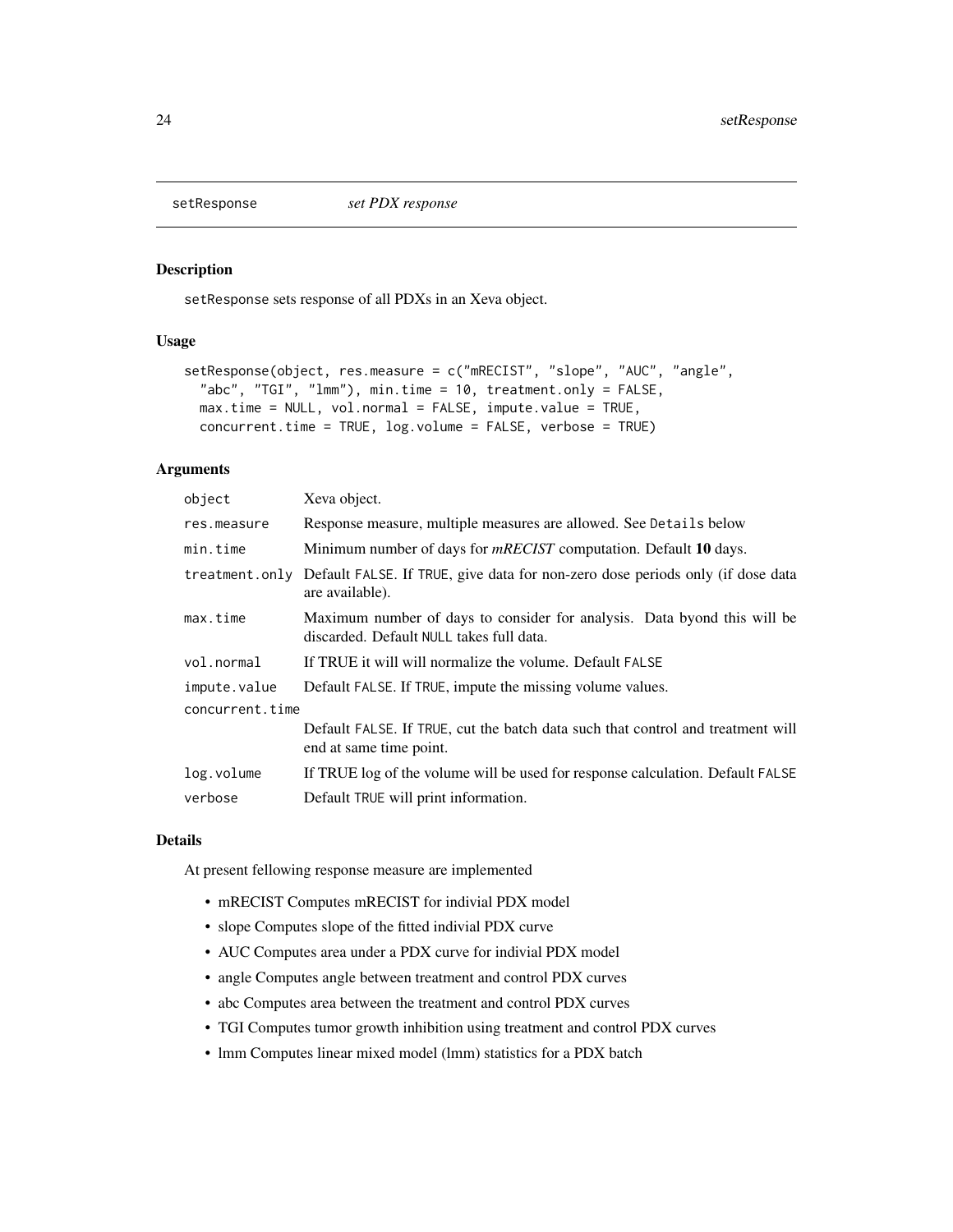#### <span id="page-24-0"></span>slope 25

# Value

Returns updated Xeva object.

# Examples

```
data(brca)
brca <- setResponse(brca, res.measure = c("mRECIST"), verbose=FALSE)
```
# slope *Computes slope*

# Description

slope returns the slope for given time and volume data.

# Usage

slope(time, volume, degree = TRUE)

# Arguments

| time   | A vector of time.                                                         |
|--------|---------------------------------------------------------------------------|
| volume | A vector of volume.                                                       |
| degree | Default TRUE will give angle in degrees and FALSE will return in radians. |

# Value

Returns the slope and a fit object.

# Examples

```
time <- c(0, 3, 7, 11, 18, 22, 26, 30, 32, 35)
volume<- c(250.8, 320.4, 402.3, 382.6, 384, 445.9, 460.2, 546.8, 554.3, 617.9)
sl <- slope(time, volume)
par(pty="s")
xylimit <- range(c(time, volume))
plot(time, volume, type = "b", xlim = xylimit, ylim = xylimit)
abline(lm(volume~time))
```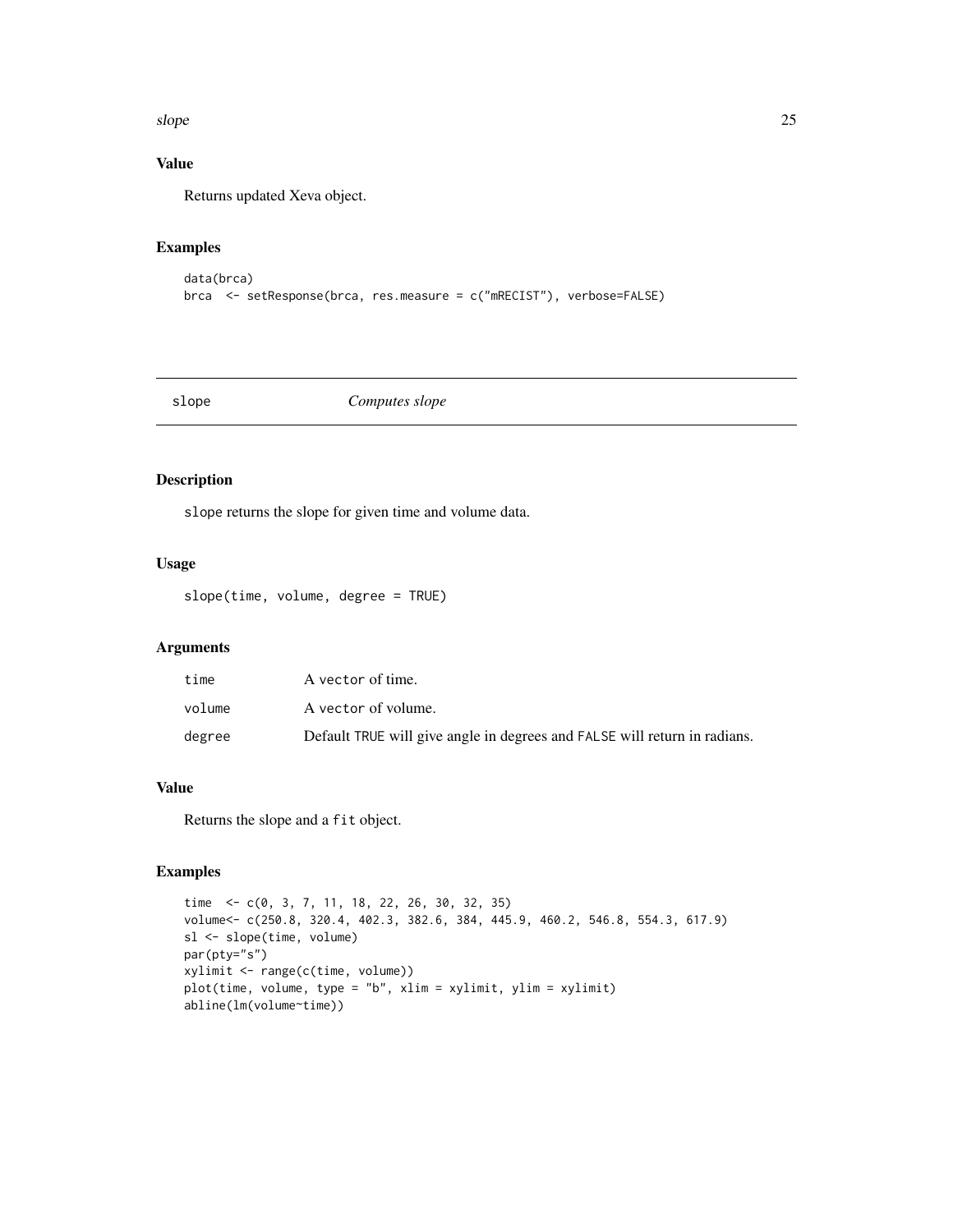<span id="page-25-0"></span>

# Description

Subset Xeva object.

# Usage

subsetXeva(object, ids, id.name, keep.batch = TRUE)

#### Arguments

| object     | The XevaSet object.                                                                                                   |
|------------|-----------------------------------------------------------------------------------------------------------------------|
| ids        | IDs to be selected for.                                                                                               |
| id.name    | Names of the IDs.                                                                                                     |
| keep.batch | Default TRUE. If FALSE, remove all other model is distributed by experient design<br>that do not belong to selection. |

# Value

New Xeva object.

# Examples

```
data(brca)
print(brca)
df <- subsetXeva(brca, ids = c("X-1004", "X-1008", "X-1286"), id.name="patient.id", keep.batch=TRUE)
print(df)
```
summarizeMolecularProfiles

*Summarize molecular profiles*

# Description

This function serves to get molecular profiles from a XevaSet object.

```
summarizeMolecularProfiles(object, drug, mDataType, tissue = NULL,
 sensitivity.measure = NULL, unique.model = TRUE, batch = NULL)
```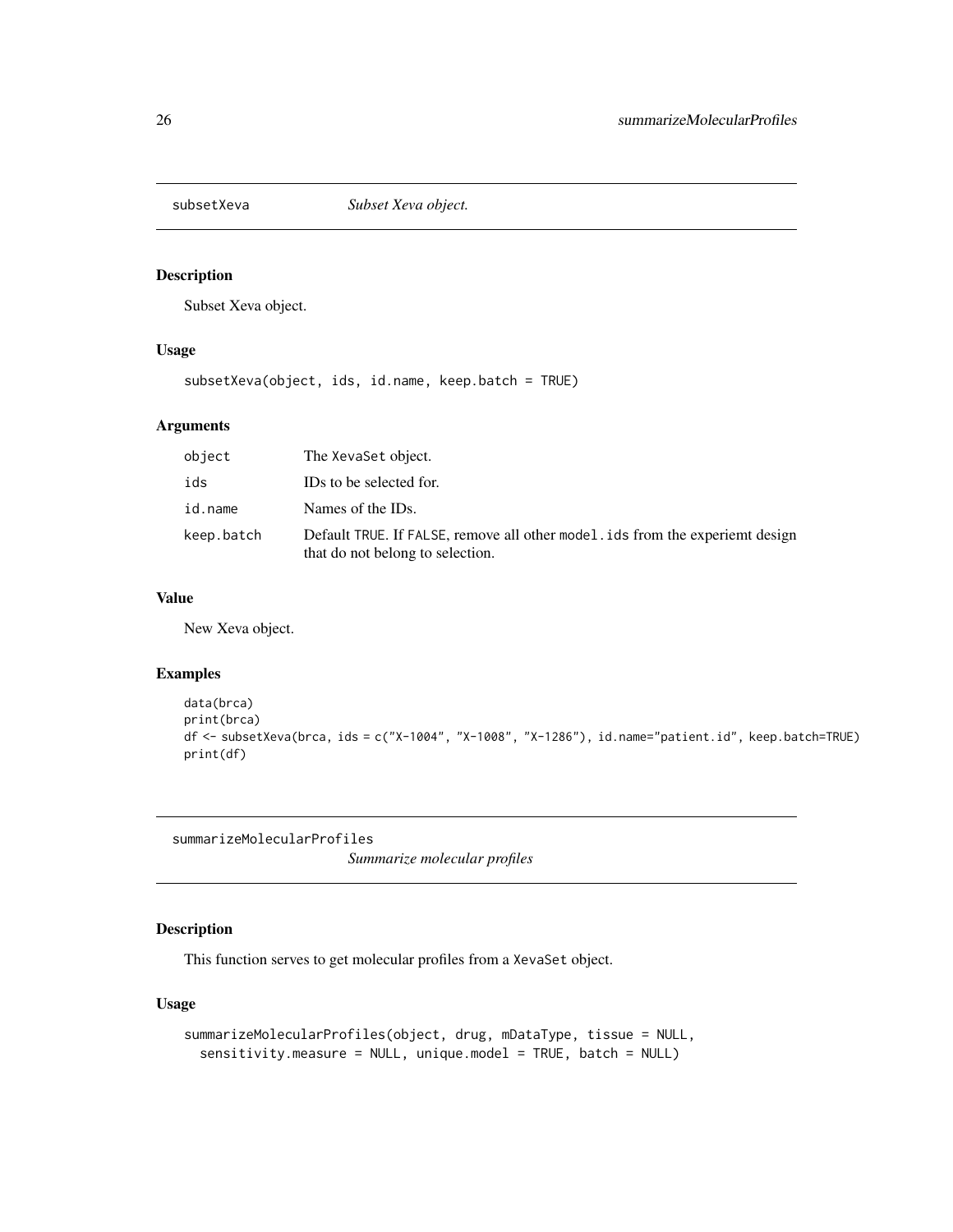# <span id="page-26-0"></span>summarizeResponse 27

#### Arguments

| object              | The XevaSet.                                                                                                      |
|---------------------|-------------------------------------------------------------------------------------------------------------------|
| drug                | Name of the drug.                                                                                                 |
| mDataType           | character, where one of the molecular data types is needed.                                                       |
| tissue              | Default NULL will return all tissue types.                                                                        |
| sensitivity.measure |                                                                                                                   |
|                     | Default NULL will return all sensitivity measures.                                                                |
| unique.model        | Default TRUE will return only one sequncing ID, in the case where one model ID<br>maps to several sequencing IDs. |
| batch               | Name of the batch. Default NULL.                                                                                  |

#### Details

- If a sequencing sample belongs to multiple models, summarizeMolecularProfiles will create a separate column for each model.
- All models without molecular data will be removed from the output ExpressionSet.

#### Value

An ExpressionSet where sample names are model.id and sensitivity measures will be presented in pData.

# Examples

```
data(brca)
pacRNA <- summarizeMolecularProfiles(brca, drug="paclitaxel", mDataType="RNASeq",
                                     tissue= "BRCA", sensitivity.measure="mRECIST")
print(pacRNA)
```
summarizeResponse *Summarize Response of PDXs*

# Description

This function summarizes the drug response information of PDXs.

```
summarizeResponse(object, response.measure = "mRECIST",
 model.id = NULL, batch.id = NULL, group.by = "patient.id",
  summary.stat = c(";", "mean", "median"), tissue = NULL)
```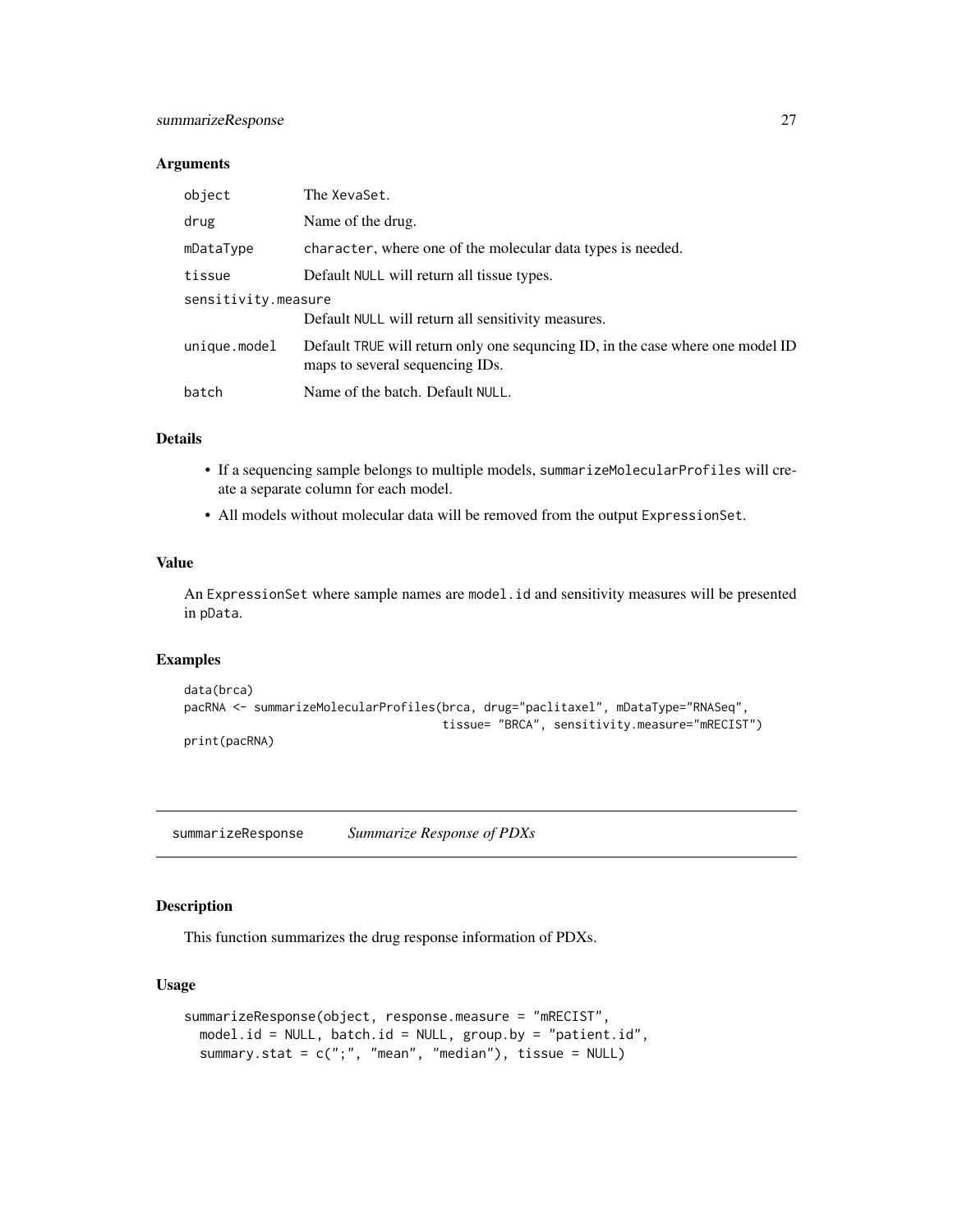#### <span id="page-27-0"></span>Arguments

| The XevaSet object.                                                                                                                                 |
|-----------------------------------------------------------------------------------------------------------------------------------------------------|
| response.measure                                                                                                                                    |
| character indicating which response measure to use. Use the response Measures<br>function to find out what measures are available for each XevaSet. |
| The model id for which data is required.                                                                                                            |
| A vector of batch names. Default NULL will return all batches.                                                                                      |
| Default patient. id. Dictates how the models should be grouped together. See<br>details below.                                                      |
| Dictates which summary method to use if multiple IDs are found.                                                                                     |
| Name of the tissue. Default NULL                                                                                                                    |
|                                                                                                                                                     |

#### Details

There can be two types of drug response measure.

- Per model response: One response value for each Model, eg. mRECIST\_recomputed for each model.
- Per batch response: One response value for each Batch, eg. angle between treatment and control groups.

For the per model response output, columns will be model.id (or group.by). For the per batch response output, the group.by value can be "batch.name".

#### Value

A matrix with rows as drug names, column as group.by. Each cell contains response.measure for the pair.

# Examples

```
data(brca)
brca.mR <- summarizeResponse(brca, response.measure = "mRECIST", group.by="patient.id")
```

| ÷ | ۹<br>۰.<br>×<br>I |  |
|---|-------------------|--|
|   | $\sim$            |  |

TGI *tumor growth inhibition (TGI) Computes the tumor growth inhibition (TGI) between two time-volume curves*

#### Description

tumor growth inhibition (TGI) Computes the tumor growth inhibition (TGI) between two timevolume curves

#### Usage

TGI(contr.volume, treat.volume)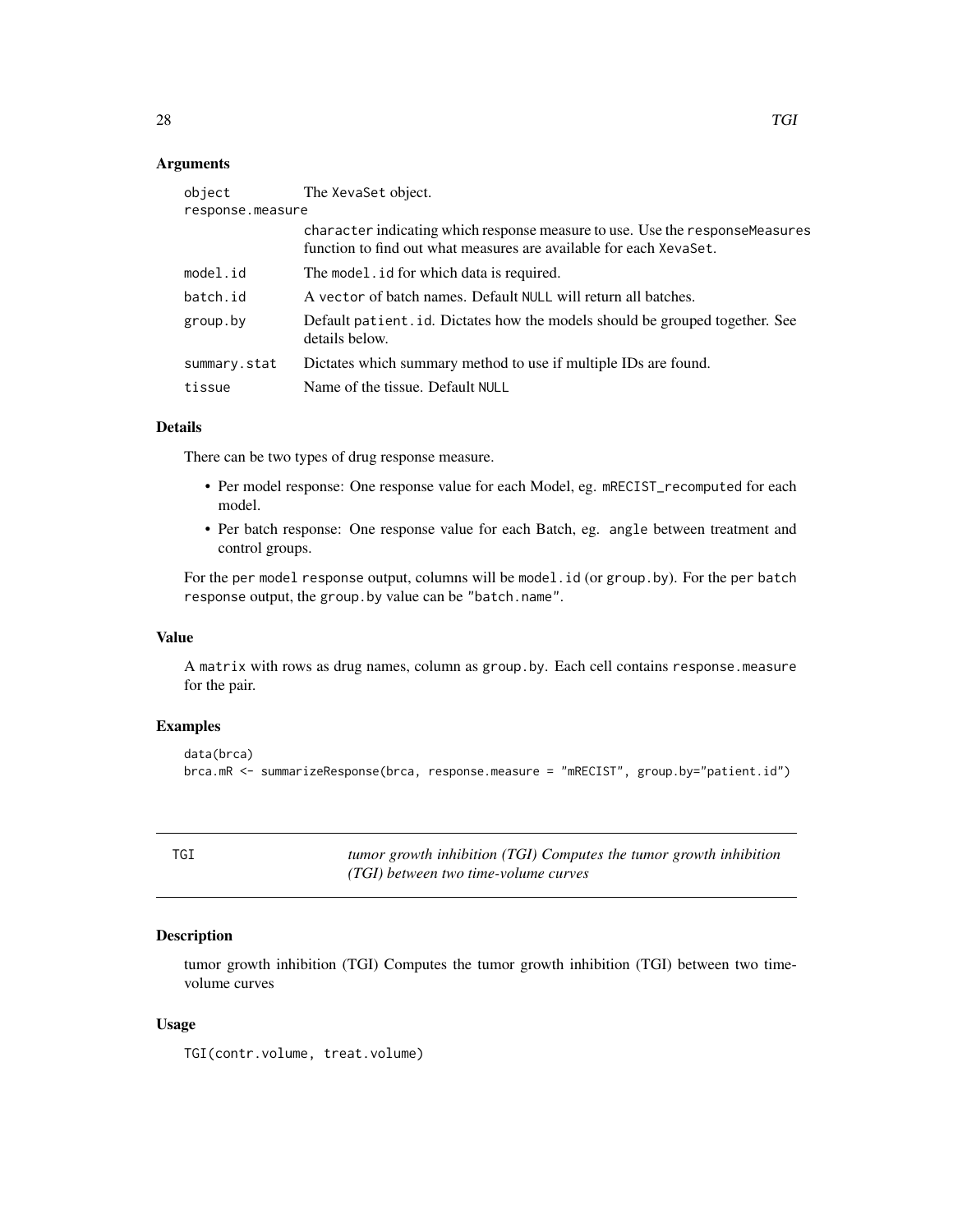#### <span id="page-28-0"></span>waterfall 29

# Arguments

| contr.volume | Volume vector for control   |
|--------------|-----------------------------|
| treat.volume | Volume vector for treatment |

### Value

Returns batch response object

# Examples

```
contr.volume <- c(1.35, 6.57, 13.94, 20.39, 32.2, 39.26, 46.9, 53.91)
treat.volume <- c(0.4, 1.26, 2.59, 3.62, 5.77, 6.67, 7.47, 8.98, 9.29, 9.44)
TGI(contr.volume, treat.volume)
```
waterfall *waterfall plot Creates waterfall plot for a given drug.*

# Description

waterfall plot Creates waterfall plot for a given drug.

#### Usage

```
waterfall(object, res.measure, drug = NULL, group.by = NULL,
 summary.stat = c(";", "mean", "median"), tissue = NULL,
 model.id = NULL, model.type = NULL, type.color = "#cc4c02",
  legend.name = NULL, yname = NULL, title = NULL, sort = TRUE)
```
#### Arguments

| object       | The XevaSet object                                                  |
|--------------|---------------------------------------------------------------------|
| res.measure  | PDX model drug response measure                                     |
| drug         | Name of the drug                                                    |
| group.by     | Group drug response data                                            |
| summary.stat | How to summarize multiple values                                    |
| tissue       | Tissue type                                                         |
| model.id     | Indicates which model id to plot. Default NULL will plot all models |
| model.type   | Type of model, such as mutated or wild type                         |
| type.color   | A list with colors used for each type in the legend                 |
| legend.name  | Name of the legend                                                  |
| yname        | Name for the y-axis                                                 |
| title        | Title of the plot                                                   |
| sort         | Default TRUE will sort the data                                     |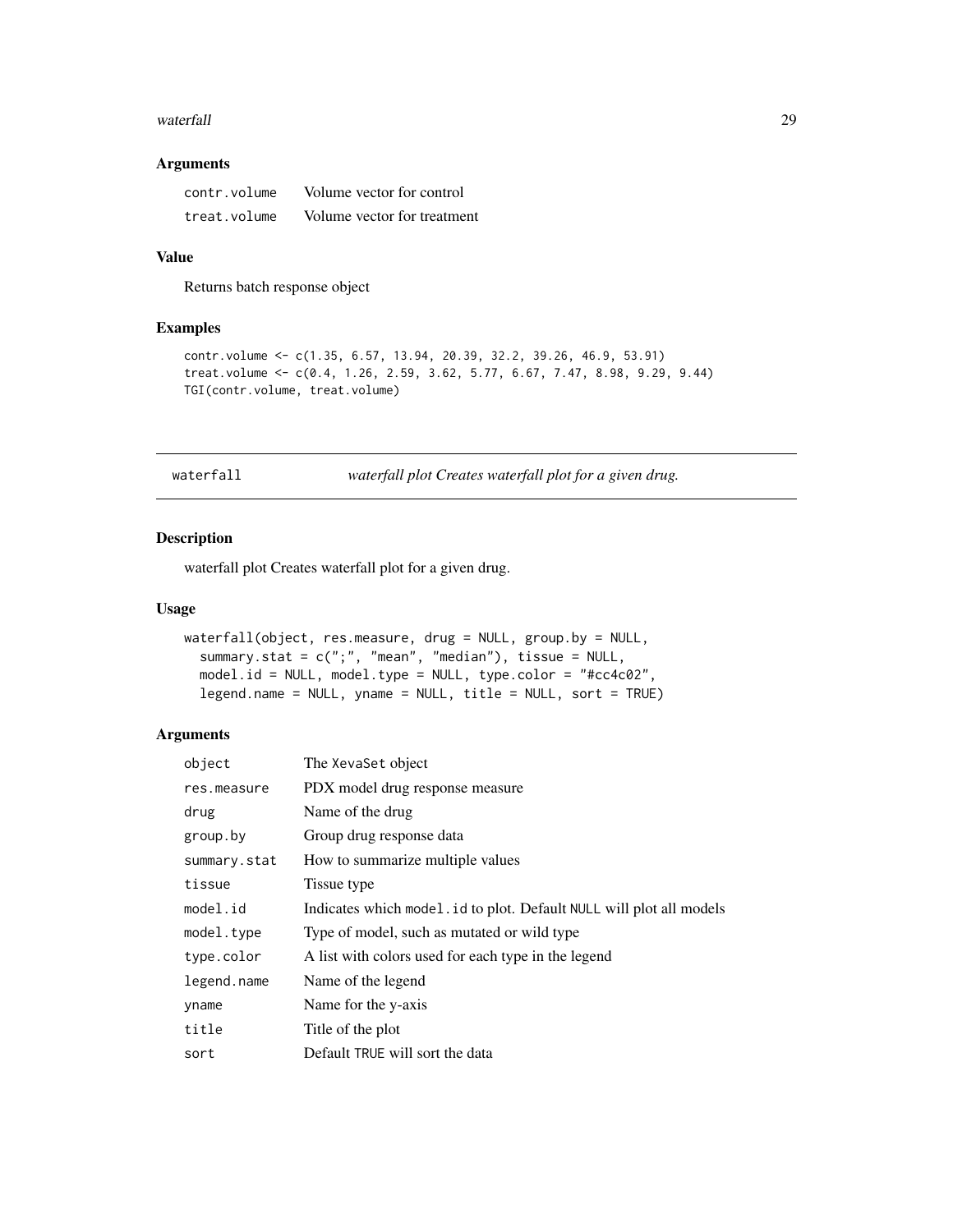# Value

waterfall plot in ggplot2

# Examples

```
data(brca)
waterfall(brca, drug="binimetinib", res.measure="best.avg.response_published")
## example with model.type where we color the models by TP53 mutation type
mut <- summarizeMolecularProfiles(brca,drug = "binimetinib", mDataType="mutation")
model.type <- Biobase::exprs(mut)["TP53", ]
waterfall(brca, drug="binimetinib", res.measure="best.avg.response_published",
          tissue="BRCA", model.id=names(model.type), model.type= model.type)
```